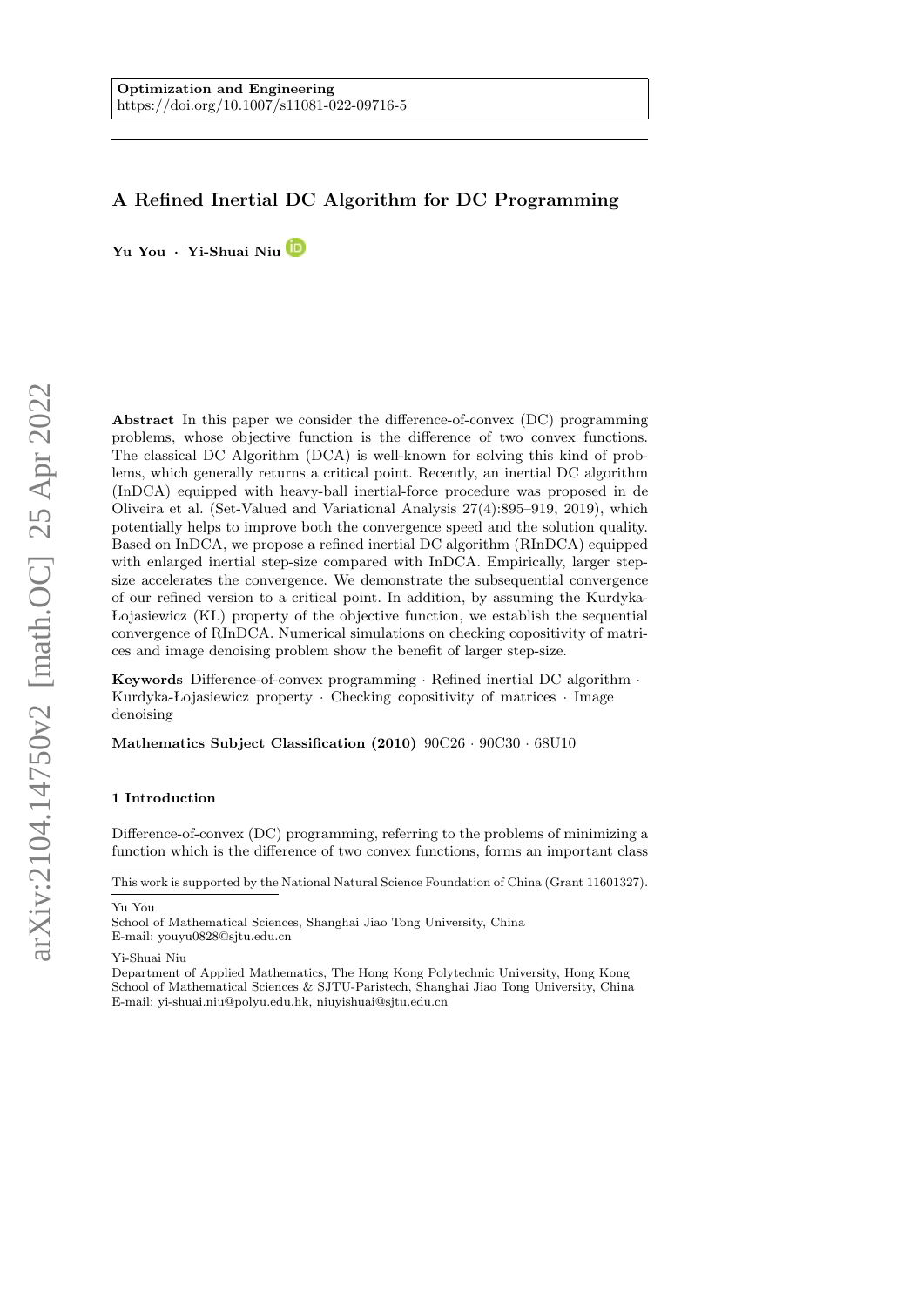of nonconvex programming and has been studied extensively for decades, e.g., [\[12,](#page-22-0) [14,](#page-22-1)[15,](#page-22-2)[28,](#page-23-0)[29,](#page-23-1)[30,](#page-23-2)[35,](#page-23-3)[13,](#page-22-3)[26,](#page-23-4)[17,](#page-23-5)[37\]](#page-23-6).

In the paper, we consider the standard DC program in form of

<span id="page-1-0"></span>
$$
\min\{f(\mathbf{x}) := f_1(\mathbf{x}) - f_2(\mathbf{x}) : \mathbf{x} \in \mathbb{R}^n\},\tag{P}
$$

where  $f_1$  and  $f_2$  are proper closed and convex functions. Such a function f is called a DC function, while  $f_1 - f_2$  is a DC decomposition of f with  $f_1$  and  $f_2$ being DC components. Formulation  $(P)$  $(P)$  $(P)$  also includes convex constrained problems  $\min\{\widetilde{f}_1(\mathbf{x}) - f_2(\mathbf{x}) : \mathbf{x} \in X\}$ , where  $\widetilde{f}_1 : \mathbb{R}^n \to \mathbb{R}$  is convex and  $X \subseteq \mathbb{R}^n$  is nonempty, closed and convex. By introducing the indicator function of X, i.e.,  $\delta_X(\mathbf{x}) = 0$  if  $\mathbf{x} \in X$  and  $\delta_X(\mathbf{x}) = \infty$  otherwise, this model recovers  $(P)$  $(P)$  $(P)$  as  $\min\{(\hat{f}_1 + \delta_X)(\mathbf{x})$  $f_2(\mathbf{x}): \mathbf{x} \in \mathbb{R}^n$ . Throughout the manuscript, we make the next assumptions for problem  $(P)$  $(P)$  $(P)$ .

<span id="page-1-1"></span>**Assumption 1** (a)  $dom(f_1) \subseteq Y \subseteq int(dom(f_2))$ , where  $Y \subseteq \mathbb{R}^n$  is closed. (b) The function f is bounded below, i.e., there exists a scalar  $f^*$  such that  $f(\mathbf{x}) \geq f^*$ for all  $\mathbf{x} \in \mathbb{R}^n$ .

The term (a) of Assumption [1](#page-1-1) guarantees the nonemptiness of the subdifferential of  $f_2$  at any point of dom $(f_1)$ . It will be also used in Theorem [1.](#page-8-0)

The DC Algorithm (DCA)  $[14, 15, 28, 29]$  $[14, 15, 28, 29]$  $[14, 15, 28, 29]$  $[14, 15, 28, 29]$  $[14, 15, 28, 29]$  $[14, 15, 28, 29]$  $[14, 15, 28, 29]$  is renowned for solving  $(P)$  $(P)$  $(P)$ , which has been introduced by Pham Dinh Tao in 1985 and extensively developed by Le Thi Hoai An and Pham Dinh Tao since 1994. Specifically, at iteration k, DCA obtains the next iterate  $x^{k+1}$  by solving the convex subproblem

$$
\mathbf{x}^{k+1} \in \operatorname{argmin} \{ f_1(\mathbf{x}) - \langle \mathbf{y}^k, \mathbf{x} \rangle : \mathbf{x} \in \mathbb{R}^n \},
$$

where  $y^k \in \partial f_2(x^k)$ . It has been proved in [\[28\]](#page-23-0) that any limit point  $\bar{x}$  of the generated sequence  $\{x^k\}$  is a (DC) critical point of problem  $(P)$  $(P)$  $(P)$ , i.e., the necessary local optimality condition  $\partial f_1(\bar{\mathbf{x}}) \cap \partial f_2(\bar{\mathbf{x}}) \neq \emptyset$  is verified.

Recently, several accelerated algorithms for DC programming have been studied. Actacho et al. proposed in [\[3,](#page-22-4)[4\]](#page-22-5) the boosted DC algorithms for unconstrained smooth/nonsmooth DC program, where the direction  $\mathbf{x}^{k+1} - \mathbf{x}^k$ , determined by the consecutive iterates of DCA, is verified as a descent direction of  $f$  at  $\mathbf{x}^{k+1}$  when  $f_2$  is strongly convex, thus a line-search procedure can be conducted along it to obtain a better candidate with lower objective value. Next, Niu et al. [\[22\]](#page-23-7) developed a boosted DCA by incorporating the line-search procedure for DC program (both smooth and nonsmooth) with convex constraints. Later, Actacho et al. [\[2\]](#page-22-6) investigated the line-search idea in DC program with linear constraint, where a sufficient and necessary condition for determining the feasibility of the direction  $x^{k+1} - x^k$  is proposed. Different from the boosted approaches above, another type of acceleration is the momentum methods. There are two renowned momentum methods: the Polyak's heavy-ball method [\[33,](#page-23-8)[38\]](#page-23-9) and the Nesterov's acceleration technique [\[20,](#page-23-10) [21\]](#page-23-11). Indeed, Nesterov's acceleration belongs to the heavy-ball family. These two momentum methods have been successfully applied for various nonconvex optimizations problems (see, e.g., [\[1,](#page-22-7)[23,](#page-23-12)[32,](#page-23-13)[19\]](#page-23-14)). In [\[25\]](#page-23-15), de Oliveira et al. proposed an inertial DC algorithm (InDCA) for problem  $(P)$  $(P)$  $(P)$  in the premise that  $f_2$  is strongly convex, where the heavy-ball inertial-force procedure is introduced. Phan et al. developed in [\[31\]](#page-23-16) an accelerated variant of DCA for  $(P)$  $(P)$  $(P)$  by incorporated the Nesterov's acceleration technique. At the same time, Wen et al. [\[36\]](#page-23-17) used the same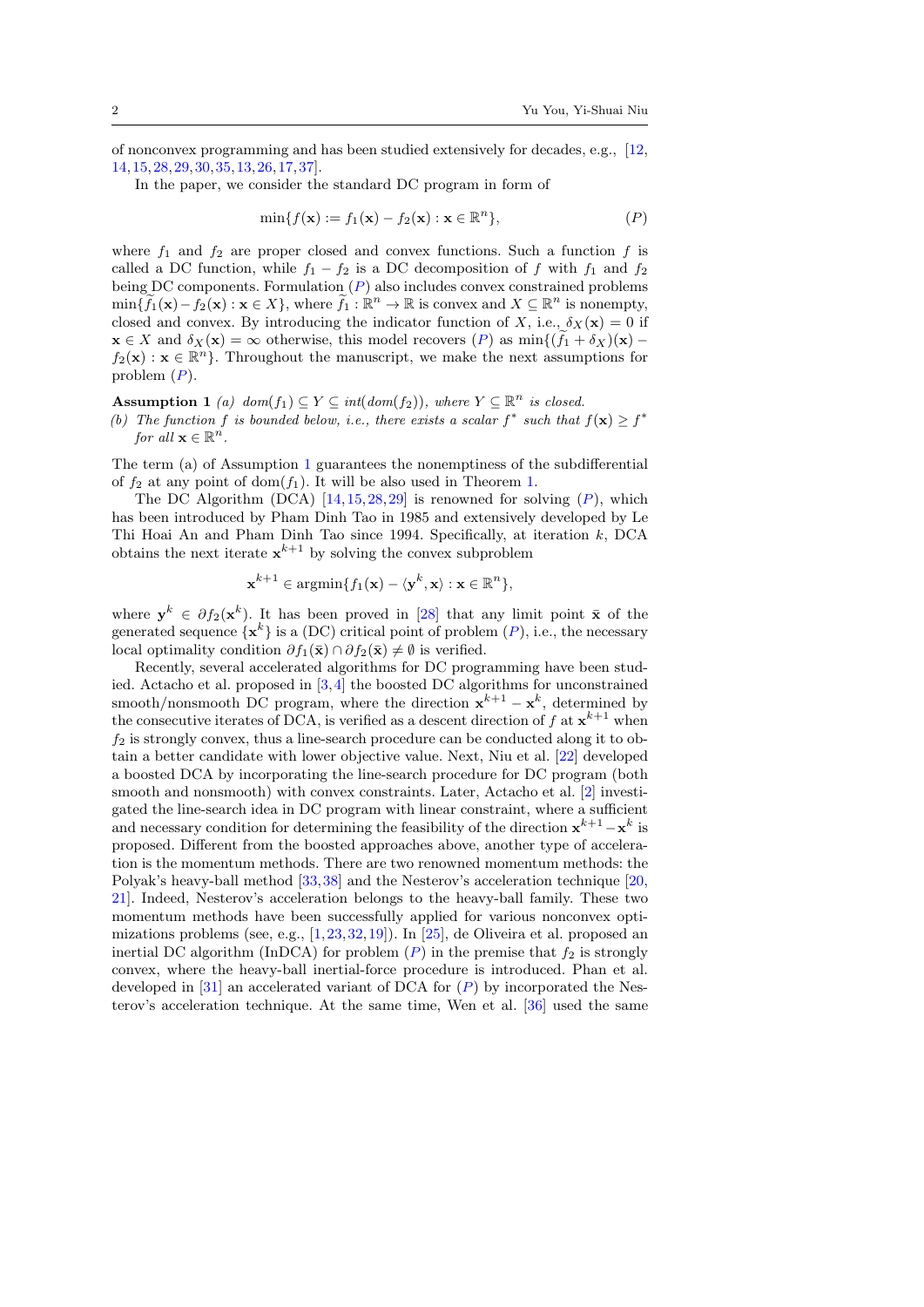technique for a special class of DC program, where  $f_1$  is the sum of a smooth convex function and a (possibly non-smooth) convex function. Adly et al. [\[1\]](#page-22-7) proposed a gradient-based method, using both heavy-ball and Nesterov's inertial-forces, for optimizing a smooth function. They apply the algorithm for  $(P)$  $(P)$  $(P)$  by minimizing the DC Moreau envelope  ${}^{\mu}f_1 - {}^{\mu}f_2^1$  ${}^{\mu}f_1 - {}^{\mu}f_2^1$  ${}^{\mu}f_1 - {}^{\mu}f_2^1$ , which can return a critical point of  $f_1 - f_2$ . However, their methods require computing the proximal operators of  $f_1$  and  $f_2$ . The above inertial-type methods often help to improve the performances (compared with their counterparts without inertial-forces) in both the convergence speed and the solution quality. Concerning the optimality condition of the DC program  $(P)$  $(P)$  $(P)$ , the aforementioned methods only guarantee the critical point, which is weaker than the *d*-stationary point (see, e.g.,  $[26, 24]$  $[26, 24]$  $[26, 24]$ ). Next, we introduce some works about obtaining the d-stationary solution of  $(P)$  $(P)$  $(P)$ . By exploring the structure of  $f_2$ , i.e.,  $f_2$  is the supremum of finitely many convex smooth functions, Pang et al.  $[26]$ proposed a novel enhanced DC algorithm (EDCA) to obtain a d-stationary solution. Later, Lu et al. [\[17\]](#page-23-5) developed an inexact variant of EDCA in order to make EDCA cheaper at each iteration. Furthermore, considering additionally the same structure of  $f_1$  as that in [\[36\]](#page-23-17), a proximal version of EDCA was developed, whose cost in each iteration is lower than the inexact version, besides, this algorithm incorporated the Nesterov's extrapolation for possible acceleration.

In this paper, based on the inertial DC algorithm (InDCA) [\[25\]](#page-23-15), we propose a refined version (RInDCA) equipped with larger inertial step-size. Indeed, both InDCA and RInDCA can handle exactness and inexactness in the solution of the convex subproblems. The basic idea of the exact versions of InDCA and RInDCA (denoted by InDCA<sub>e</sub> and RInDCA<sub>e</sub>) are described as follows. RInDCA<sub>e</sub> obtains at the k-th iteration the next iterate  $x^{k+1}$  by solving the convex subproblem

$$
\mathbf{x}^{k+1} \in \operatorname{argmin} \{ f_1(\mathbf{x}) - \langle \mathbf{y}^k + \gamma(\mathbf{x}^k - \mathbf{x}^{k-1}), \mathbf{x} \rangle : \mathbf{x} \in \mathbb{R}^n \},
$$

where  $y^k \in \partial f_2(x^k)$ . Our analysis shows that the inertial step-size  $\gamma \in [0, (\sigma_1 +$  $\sigma_2/2$  is adequate for the convergence of RInDCA<sub>e</sub> compared with  $[0, \sigma_2/2)$  in InDCA<sub>e</sub>, where  $\sigma_1$  and  $\sigma_2$  are the strong convex parameters of  $f_1$  and  $f_2$ . Thus, the inertial range of RInDCA<sub>e</sub> is larger than that of InDCA<sub>e</sub> when  $\sigma_1, \sigma_2 > 0$ . Empirically, larger step-size accelerates the convergence. In some applications, we will encounter the case where  $f_1$  is strongly convex and  $f_2$  is not, then  $RInDCA<sub>e</sub>$  is applicable but not InDCAe. Later, the details about the exact and inexact versions can be found in Section [3.](#page-5-0) The benefit of larger inertial step-size is discussed in Section [6.](#page-16-0)

Our contributions are: (1) propose a refined inertial DC algorithm, which is equipped with larger inertial step-size compared with InDCA [\[25\]](#page-23-15). Besides, the relation between the inertial-type DCA and the classical DCA is pointed out. (2) establish the subsequential convergence of our refined version and the sequential convergence by further assuming the Kurdyka- Lojasiewicz (KL) property of the objective function.

The rest of the paper is organized as follows: Section [2](#page-3-0) reviews some notations and preliminaries in convex and variational analysis. In Section [3,](#page-5-0) we first introduce our refined inertial DC algorithm (RInDCA), followed by some DC programming applications. Next, the relation between the inertial-type DCA and the successive

<span id="page-2-0"></span><sup>&</sup>lt;sup>1</sup> Let  $\mu > 0$  and  $i = 0, 1, \,^{\mu}f_i$  is the Moreau envelope of  $f_i$  with parameter  $\mu$ , defined as  $^{\mu}f_i(\mathbf{x}):=\min\{f_i(\mathbf{y})+\frac{1}{2\mu}\|\mathbf{x}-\mathbf{y}\|^2:\mathbf{y}\in\mathbb{R}^n\}.$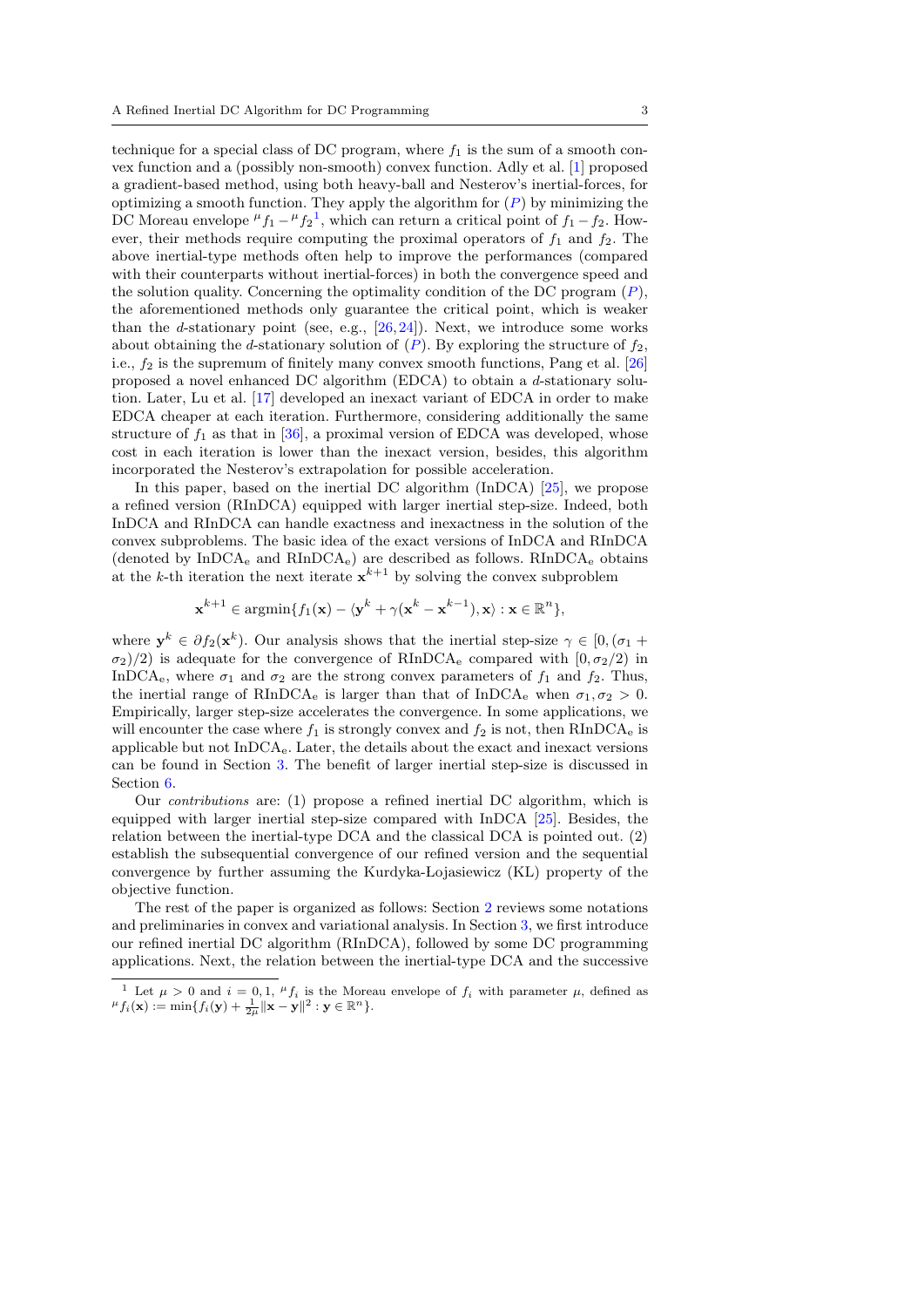DCA is discussed. Section [4](#page-8-1) focuses on establishing the subsequential convergence of RInDCA. By assuming additionally the KL property of the objective function, we prove in Section [5](#page-12-0) the sequential convergence of RInDCA. Section [6](#page-16-0) summarizes the numerical results on checking copositivity of matrices and image denoising problem, in which the benefit of enlarged inertial step-size is demonstrated. Some concluding remarks are given in the final section.

### <span id="page-3-0"></span>2 Notations and preliminaries

Let  $\mathbb{R}^n$  denote the finite dimensional vector space endowed with the canonical inner product  $\langle \cdot, \cdot \rangle$ , and the Euclidean norm  $\|\cdot\|$ , i.e.,  $\|\cdot\| = \sqrt{\langle \cdot, \cdot \rangle}$ . The entry of a vector **x** is denoted as  $\mathbf{x}_i$ , and the entry of a matrix **A** is denoted as  $\mathbf{A}_{i,j}$ .

For an extended real-valued function  $h : \mathbb{R}^n \to (-\infty, \infty]$ , the set

$$
\text{dom}(h) := \{ \mathbf{x} \in \mathbb{R}^n : h(\mathbf{x}) < \infty \}
$$

denotes its effective domain. If dom(h)  $\neq \emptyset$ , and h does not attain the value  $-\infty$ , then  $h$  is called a proper function. The set

$$
epi(h) := \{(\mathbf{x}, t) : h(\mathbf{x}) \le t, \mathbf{x} \in \mathbb{R}^n, t \in \mathbb{R}\}\
$$

denotes the epigraph of h, and h is closed (resp. convex) if  $epi(h)$  is closed (resp. convex). The conjugate function of  $h$  is defined as

$$
h^*(\mathbf{y}) = \sup\{\langle \mathbf{y}, \mathbf{x}\rangle - h(\mathbf{x}) : \mathbf{x} \in \mathbb{R}^n\}, \quad \mathbf{y} \in \mathbb{R}^n.
$$

Given a proper closed function  $h : \mathbb{R}^n \to (-\infty, \infty]$ , the Fréchet subdifferential of h at  $\mathbf{x} \in \text{dom}(h)$  is given by

$$
\partial^F h(\mathbf{x}) := \left\{ \mathbf{y} \in \mathbb{R}^n : \liminf_{\mathbf{z} \to \mathbf{x}} \frac{h(\mathbf{z}) - h(\mathbf{x}) - \langle \mathbf{y}, \mathbf{z} - \mathbf{x} \rangle}{\|\mathbf{z} - \mathbf{x}\|} \ge 0 \right\},\
$$

while for  $\mathbf{x} \notin \text{dom}h, \partial^F h(\mathbf{x}) := \emptyset$ . The (limiting) subdifferential of f at  $\mathbf{x} \in \text{dom}(h)$ is defined as

$$
\partial h(\mathbf{x}) := \{ \mathbf{y} \in \mathbb{R}^n : \exists (\mathbf{x}^k \to \mathbf{x}, h(\mathbf{x}^k) \to h(\mathbf{x}), \mathbf{y}^k \in \partial^F h(\mathbf{x}^k)) \text{ such that } \mathbf{y}^k \to \mathbf{y} \},
$$

and  $\partial h(\mathbf{x}) := \emptyset$  if  $\mathbf{x} \notin \text{dom}(h)$ . Note that if h is also convex, then the Fréchet subdifferential and the limiting subdifferential will coincide with the convex subdifferential, that is,

$$
\partial^F h(\mathbf{x}) = \partial h(\mathbf{x}) = \{ \mathbf{y} \in \mathbb{R}^n : h(\mathbf{z}) \ge h(\mathbf{x}) + \langle \mathbf{y}, \mathbf{z} - \mathbf{x} \rangle \text{ for all } \mathbf{z} \in \mathbb{R}^n \}.
$$

Given a nonempty set  $C \subseteq \mathbb{R}^n$ , the distance from a point  $\mathbf{x} \in \mathbb{R}^n$  to C is denoted as dist( $\mathbf{x}, \mathcal{C}$ ) := inf{ $\|\mathbf{x} - \mathbf{z}\|$  :  $\mathbf{z} \in \mathcal{C}$ }. We now recall the Kurdyka-Lojasiewicz (KL) property [\[9,](#page-22-8)[5,](#page-22-9)[6\]](#page-22-10). For  $\eta \in (0,\infty]$ , we denote by  $\mathcal{Z}_{\eta}$  the set of all concave continuous functions  $\varphi : [0, \eta) \to [0, \infty)$  that are continuously differentiable over  $(0, \eta)$  with positive derivatives and satisfy  $\varphi(0) = 0$ .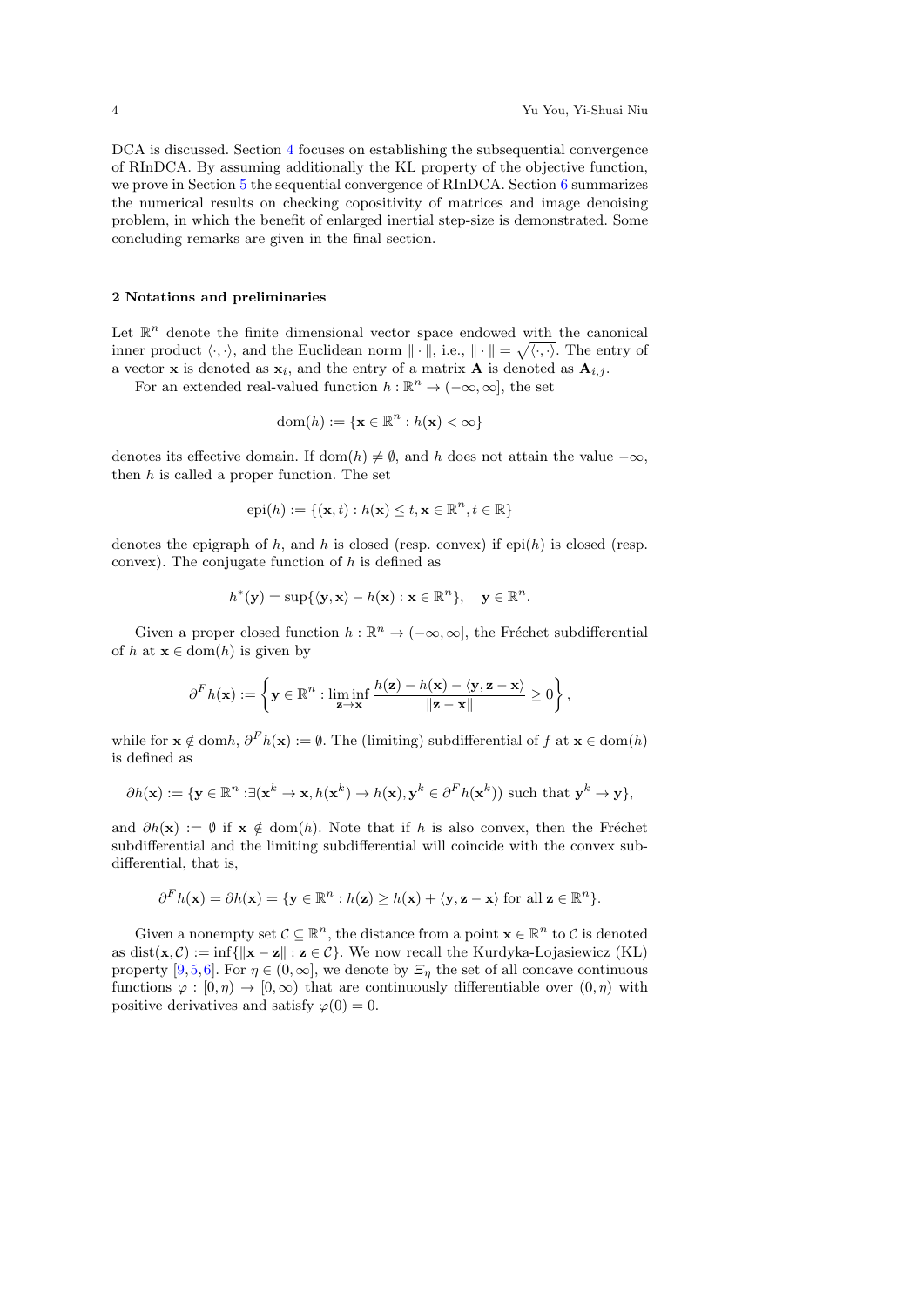**Definition 1 (KL property)** A proper closed function  $h$  is said to satisfy the KL property at  $\bar{\mathbf{x}} \in \text{dom}(\partial h) := {\mathbf{x} \in \mathbb{R}^n : \partial h(\mathbf{x}) \neq \emptyset}$  if there exist  $\eta \in (0, \infty],$  a neighborhood U of  $\bar{\mathbf{x}}$ , and a function  $\varphi \in \mathcal{Z}_\eta$  such that for all  $\mathbf{x}$  in the intersection

$$
U \cap \{\mathbf{x} \in \mathbb{R}^n : h(\bar{\mathbf{x}}) < h(\mathbf{x}) < h(\bar{\mathbf{x}}) + \eta\},
$$

it holds that

$$
\varphi'(h(\mathbf{x}) - h(\bar{\mathbf{x}}))\text{dist}(\mathbf{0}, \partial h(\mathbf{x})) \ge 1.
$$

If h satisfies the KL property at any point of dom( $\partial h$ ), then h is called a KL function.

The following uniformized KL property plays an important role in our sequential convergence analysis.

Lemma 1 (Uniformized KL property, see [\[10\]](#page-22-11)) Let  $\Omega \subseteq \mathbb{R}^n$  be a compact set and let  $h : \mathbb{R}^n \to (-\infty, \infty]$  be a proper closed function. If h is constant on  $\Omega$  and satisfies the KL property at each point of  $\Omega$ , then there exist  $\varepsilon, \eta > 0$  and  $\varphi \in \Xi_n$  such that

$$
\varphi'(h(\mathbf{x}) - h(\bar{\mathbf{x}}))\text{dist}(\mathbf{0}, \partial h(\mathbf{x})) \ge 1
$$

for any  $\bar{\mathbf{x}} \in \Omega$  and any  $\mathbf{x}$  satisfying  $dist(\mathbf{x}, \Omega) < \varepsilon$  and  $h(\bar{\mathbf{x}}) < h(\mathbf{x}) < h(\bar{\mathbf{x}}) + \eta$ .

Now, let  $h : \mathbb{R}^n \to (-\infty, \infty]$  be a proper closed and convex function, and let  $\varepsilon > 0$ , the set

$$
\partial_{\varepsilon}h(\mathbf{x}) := \{ \mathbf{y} \in \mathbb{R}^n : h(\mathbf{z}) \ge h(\mathbf{x}) + \langle \mathbf{y}, \mathbf{z} - \mathbf{x} \rangle - \varepsilon \text{ for all } \mathbf{z} \in \mathbb{R}^n \}
$$

denotes the  $\varepsilon$ -subdifferential of h at x, and any point in  $\partial_{\varepsilon}h(x)$  is called a  $\varepsilon$ subgradient of h at x. Clearly,  $\partial_{\varepsilon}h(x) \neq \emptyset$  implies that  $x \in \text{dom}(h)$ . A proper closed function h is called  $\sigma$ -strongly convex (cf.  $\sigma$ -convex) with  $\sigma \geq 0$  if for any  $\mathbf{x}, \mathbf{z} \in \text{dom}(h)$  and  $\lambda \in [0, 1]$ , it holds that

$$
h(\lambda \mathbf{x} + (1 - \lambda)\mathbf{z}) \leq \lambda h(\mathbf{x}) + (1 - \lambda)h(\mathbf{z}) - \frac{\sigma}{2}\lambda(1 - \lambda) \|\mathbf{x} - \mathbf{z}\|^2.
$$

Moreover, let h be a  $\sigma$ -convex function. Then it was known [\[7\]](#page-22-12) that for any  $\mathbf{x} \in \mathbb{R}$ dom( $\partial h$ ),  $y \in \partial h(x)$  and  $z \in \text{dom}(h)$ , we have

$$
h(\mathbf{z}) \ge h(\mathbf{x}) + \langle \mathbf{y}, \mathbf{z} - \mathbf{x} \rangle + \frac{\sigma}{2} ||\mathbf{z} - \mathbf{x}||^2.
$$

Finally, we give a result related to strong convexity and  $\varepsilon$ -subdifferential, which will be used in analyzing our refined inexact DC algorithm.

**Lemma 2** ([\[27\]](#page-23-19)) Let  $h : \mathbb{R}^n \to (-\infty, \infty]$  be a  $\sigma$ -convex function, and let  $\varepsilon \geq 0$ ,  $t \in (0,1]$ . Then for any  $\mathbf{x} \in \text{dom}(h)$ ,  $\mathbf{z} \in \text{dom}(h)$ , and  $\mathbf{y} \in \partial_{\varepsilon}h(\mathbf{x})$ ,

<span id="page-4-0"></span>
$$
h(\mathbf{z}) \ge h(\mathbf{x}) + \langle \mathbf{y}, \mathbf{z} - \mathbf{x} \rangle + \frac{\sigma(1-t)}{2} ||\mathbf{z} - \mathbf{x}||^2 - \frac{\varepsilon}{t}.
$$
 (1)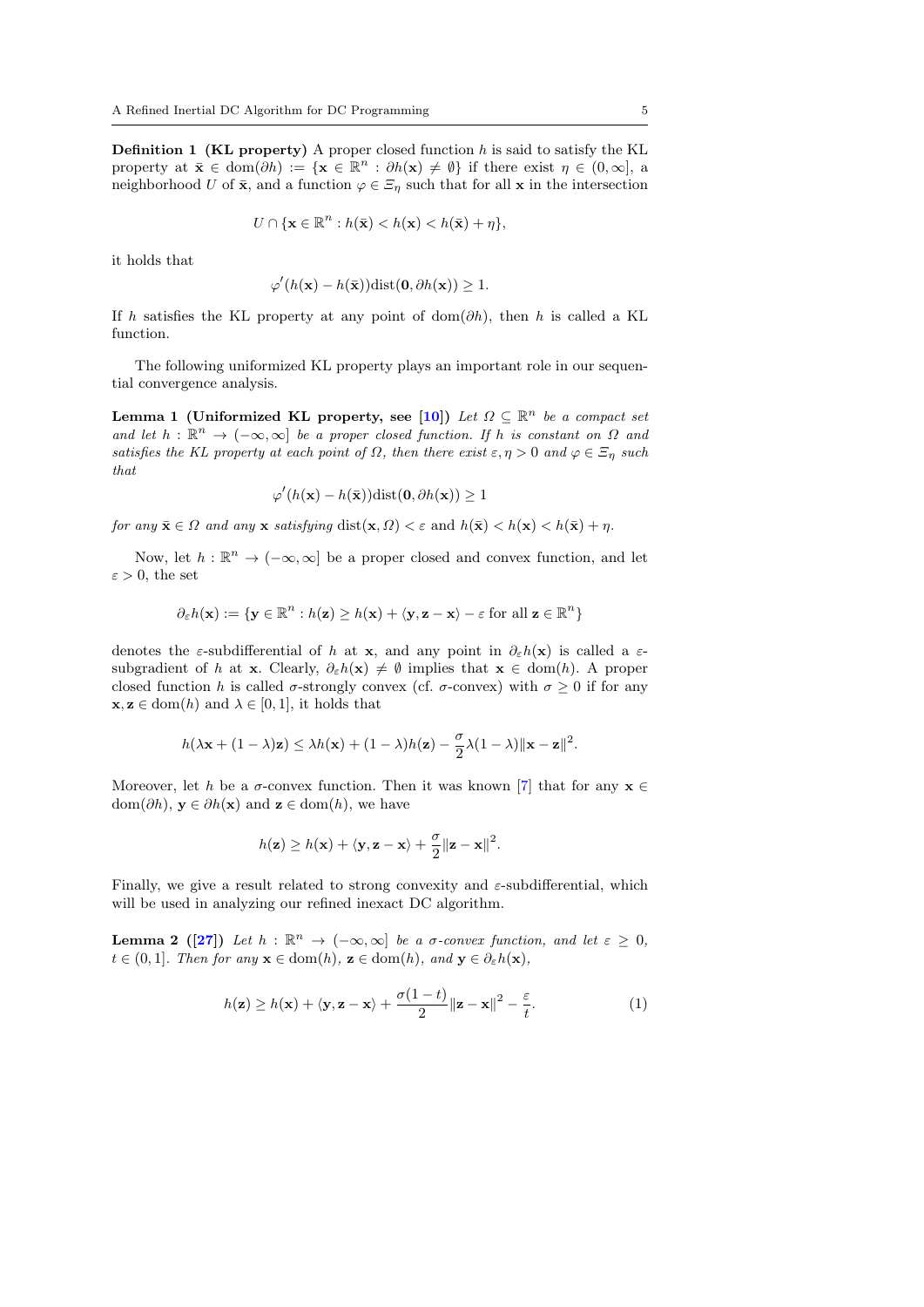## <span id="page-5-0"></span>3 A refined inertial DC algorithm

In this section, we first describe a general inertial-type DC algorithm for problem ([P](#page-1-0)), which is taken from [\[25\]](#page-23-15) except that the values of  $\lambda$  and  $\gamma$  are not specified. By setting different  $\lambda$  and  $\gamma$  we derive the classical DCA, the inertial DC algorithm (InDCA) proposed in [\[25\]](#page-23-15), and our refined version (RInDCA). Next, some practical applications of DC programming problems are introduced, followed by a discussion of the relation between the inertial-type DCA and the successive DCA.

From now on, suppose that the objective function  $f$  has a DC decomposition  $f = f_1 - f_2$ , where  $f_1$  is  $\sigma_1$ -convex and  $f_2$  is  $\sigma_2$ -convex. We describe below in Algorithm [1](#page-5-1) a general inertial-type DC algorithm for  $(P)$  $(P)$  $(P)$ .

<span id="page-5-2"></span><span id="page-5-1"></span>Algorithm 1: A general inertial-type DC algorithm for  $(P)$  $(P)$  $(P)$ **Input:**  $x^0 \in dom(f_1); \ \lambda \in [0, 1); \ \gamma \ge 0; \ x^{-1} = x^0.$ 1 for  $k = 0, 1, 2, \cdots$  do 2 | find  $\mathbf{x}^{k+1} \in \mathbb{R}^n$  such that  $\partial_{\varepsilon_{k+1}} f_1(\mathbf{x}^{k+1}) \cap (\partial f_2(\mathbf{x}^k) + \gamma(\mathbf{x}^k - \mathbf{x}^{k-1})) \neq \emptyset$ (2) with  $0 \leq \varepsilon_{k+1} \leq \lambda \frac{\sigma_2}{2} ||\mathbf{x}^{k+1} - \mathbf{x}^k||^2$ . <sup>3</sup> end

Note that Algorithm [1](#page-5-1) includes exact and inexact cases. The exact case occurs when  $\lambda = 0$ , then  $\varepsilon_{k+1} = 0$  and  $\partial_{\varepsilon_{k+1}} f_1(\mathbf{x}^{k+1}) = \partial f_1(\mathbf{x}^{k+1})$ , thus the iteration point  $x^{k+1}$  in [\(2\)](#page-5-2) is obtained by exactly solving the next convex subproblem:

<span id="page-5-3"></span>
$$
\mathbf{x}^{k+1} \in \operatorname{argmin} \{ f_1(\mathbf{x}) - \langle \mathbf{y}^k + \gamma (\mathbf{x}^k - \mathbf{x}^{k-1}), \mathbf{x} \rangle : \mathbf{x} \in \mathbb{R}^n \},\tag{3}
$$

where  $y^k \in \partial f_2(x^k)$ . On the other hand, the inexact case occurs when  $\lambda > 0$ and  $\sigma_2 > 0$ , then the iterate  $x^{k+1}$  in [\(2\)](#page-5-2), which is an approximate minimizer of [\(3\)](#page-5-3), could be computed by some bundle methods (see [\[25\]](#page-23-15)). The classical DCA is derived when setting  $\lambda = 0$  and  $\gamma = 0$  in Algorithm [1.](#page-5-1) Next, we denote the exact (resp. inexact) versions of InDCA and RInDCA as InDCA<sup>e</sup> and RInDCA<sup>e</sup> (resp. InDCA<sub>n</sub> and RInDCA<sub>n</sub>). The following table summarizes the four algorithms which are recovered by specifying some parameters in Algorithm [1](#page-5-1) together with the assumptions about  $\sigma_1$  and  $\sigma_2$ .

| Algorithm           |                                                     |       | Assumption                |
|---------------------|-----------------------------------------------------|-------|---------------------------|
| InDCA <sub>e</sub>  | $ 0,\sigma_2/2\rangle$                              |       | $\sigma_2 > 0$            |
| $In DCA_n$          | $[0,(1-\lambda)\sigma_2/2)$                         |       | $\sigma_2 > 0$            |
| RInDCA <sub>e</sub> | $[0, (\sigma_1 + \sigma_2)/2)$                      |       | $\sigma_1 + \sigma_2 > 0$ |
| $RInDCA_n$          | $[0, (\sigma_1(1-t)+\sigma_2-\lambda\sigma_2/t)/2)$ | (0,1] | $\sigma_2 > 0$            |

Comparing InDCA<sup>e</sup> with RInDCAe, the inertial range of the latter is larger than the former if  $\sigma_1 > 0$ . Moreover, RInDCA<sub>e</sub> is applicable when  $\sigma_2 = 0$  and  $\sigma_1 > 0$ , while this is not the case for InDCA<sub>e</sub>. Next, for comparing InDCA<sub>n</sub> and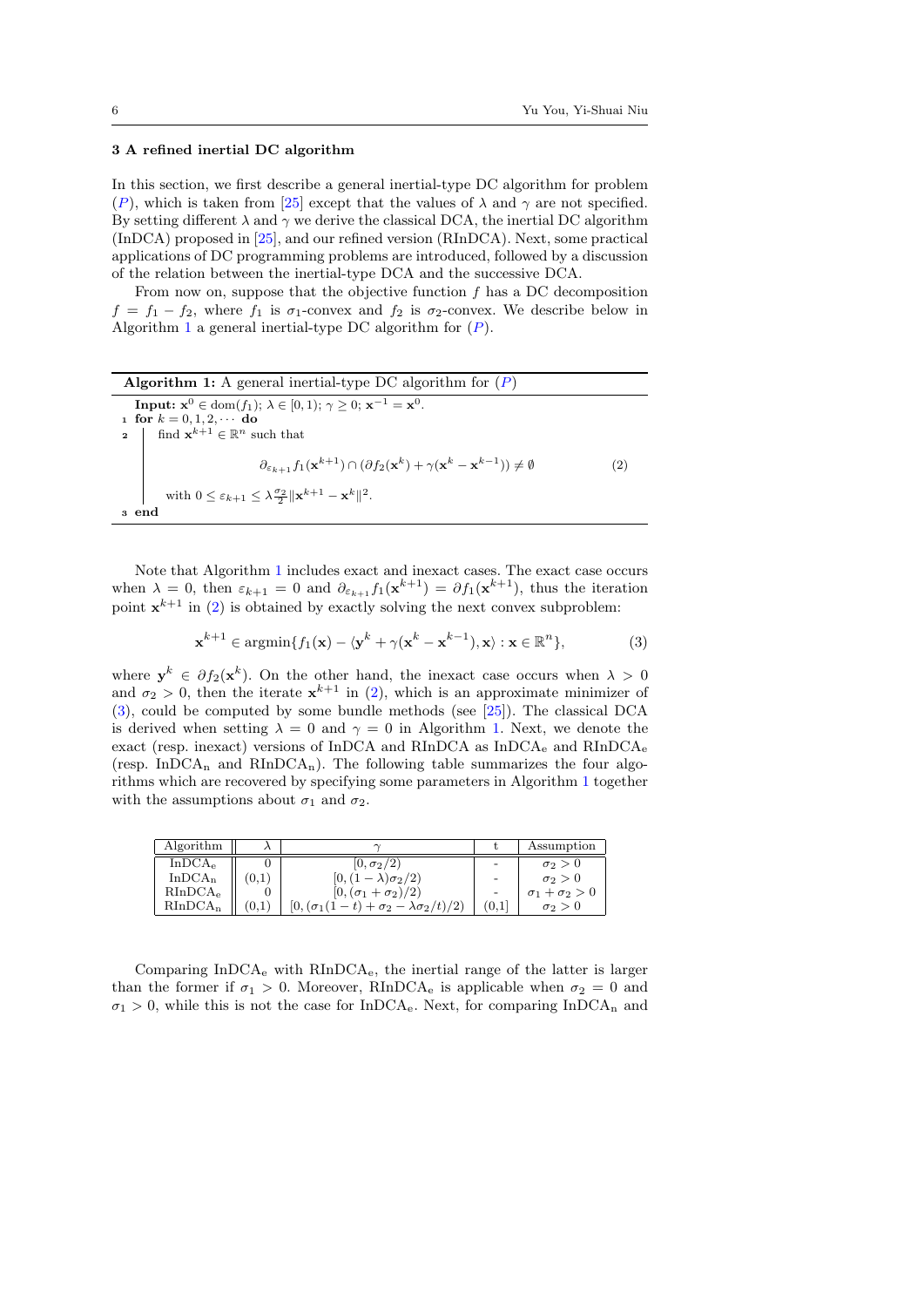$RInDCA_n$ , we need to optimize t in  $RInDCA_n$  such that the supremum of the inertial step-size  $\gamma$  is maximized. To this end, fixing  $\lambda \in (0,1)$  and let  $\sigma(\lambda, t) :=$  $\sigma_1(1-t)+\sigma_2-\lambda\sigma_2/t$ , we can maximize  $\sigma(\lambda, t)$  with respect to  $t \in [0, 1)$ . It is easy to verify that

$$
\operatorname{argmax}\{\sigma(\lambda, t) : t \in (0, 1]\} = \begin{cases} 1 & \text{if } \sigma_1 = 0, \\ 1 & \text{if } \sigma_1 \neq 0, \sqrt{\lambda \sigma_2/\sigma_1} \geq 1, \\ \sqrt{\lambda \sigma_2/\sigma_1} & \text{if } \sigma_1 \neq 0, \sqrt{\lambda \sigma_2/\sigma_1} < 1. \end{cases}
$$

For the first two cases,  $\sigma(\lambda, 1) = (1 - \lambda)\sigma_2$ , this implies the same inertial range between InDCA<sub>n</sub> and RInDCA<sub>n</sub>. Next, for the last case, we have  $\sigma(\lambda, 1) < \sigma(\lambda, \sqrt{\lambda \sigma_2/\sigma_1})$ , thus the inertial range of  $RInDCA_n$  is larger than that in  $InDCA_n$ . Now, let  $H_1(\lambda) := \sigma(\lambda, \sqrt{\lambda \sigma_2/\sigma_1})/2$  $H_1(\lambda) := \sigma(\lambda, \sqrt{\lambda \sigma_2/\sigma_1})/2$  $H_1(\lambda) := \sigma(\lambda, \sqrt{\lambda \sigma_2/\sigma_1})/2$  and  $H_2(\lambda) := (1 - \lambda)\sigma_2/2$ , we visualize in Fig. 1 the values of  $H_1$  for  $(\sigma_1, \sigma_2) \in \{(1, 1), (2, 1), (3, 1), (4, 1)\}\$ as well as the values of  $H_2$ for  $\sigma_1 = 1$  with respect to  $\lambda \in (0,1)$  respectively. It can be observed that when



<span id="page-6-0"></span>**Fig. 1** The values of  $H_1$  with  $(\sigma_1, \sigma_2) \in \{(1, 1), (2, 1), (3, 1), (4, 1)\}$  and  $H_2$  with respect to  $\lambda \in (0,1)$ 

fixing  $\lambda \in (0,1)$  and  $\sigma_2 = 1$ , the value of  $H_1(\lambda)$  is getting larger as  $\sigma_1$  increases, moreover, all of these values are larger than  $H_2(\lambda)$ . This observation implies that a larger strong convexity parameter of  $f_1$  will result in a larger inertial range.

Now, we introduce some DC programming problems, in which the first DC components are strongly convex.

Example 1 (Convex constraint quadratic problem) Consider the quadratic problem with convex constraint

<span id="page-6-2"></span>
$$
\min\{f(\mathbf{x}) = \frac{1}{2}\mathbf{x}^\top \mathbf{A}\mathbf{x} + \delta_Y(\mathbf{x}) : \mathbf{x} \in \mathbb{R}^n\},\
$$

where  $\mathbf{A} \in \mathbb{R}^{n \times n}$  is symmetric and Y is a closed convex set. This model has a DC decomposition  $f = f_1 - f_2$  with  $f_1(\mathbf{x}) = \frac{L}{2} ||\mathbf{x}||^2 + \delta_Y(\mathbf{x})$  and  $f_2(\mathbf{x}) = \frac{L}{2} ||\mathbf{x}||^2 \frac{1}{2} \mathbf{x}^{\top} \mathbf{A} \mathbf{x}$  $\frac{1}{2} \mathbf{x}^{\top} \mathbf{A} \mathbf{x}$  $\frac{1}{2} \mathbf{x}^{\top} \mathbf{A} \mathbf{x}$ , where  $L \geq ||\mathbf{A}||^2$ . When Y is the nonnegative orthant  $\mathbb{R}^n_+$ , DCA applied

<span id="page-6-1"></span><sup>&</sup>lt;sup>2</sup>  $\|\mathbf{A}\|$  is the spectral norm of **A**.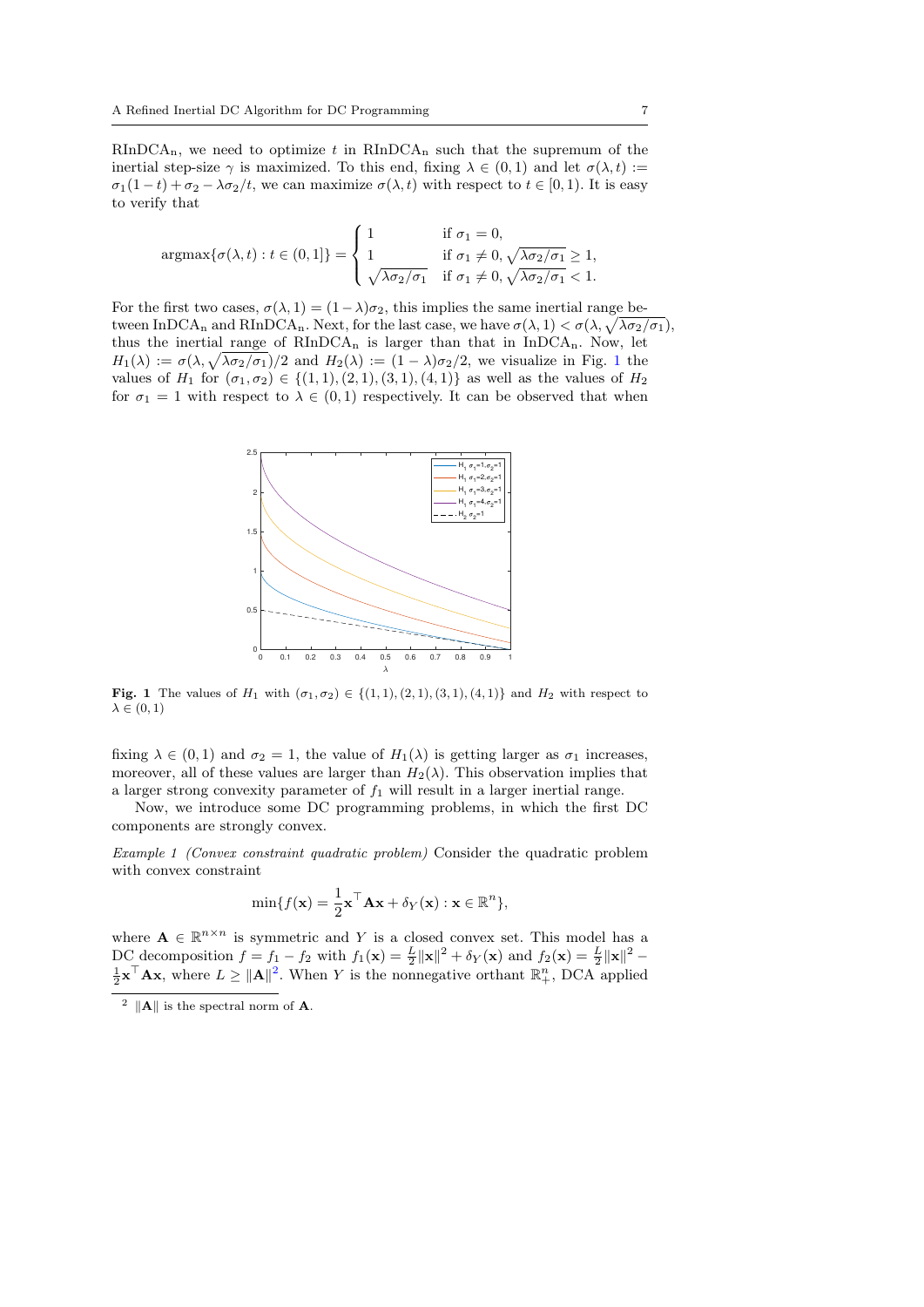for the above DC decomposition has been used for checking copositivity of matrices [\[11\]](#page-22-13). Note that for this DC decomposition, the first DC component is L-convex.

<span id="page-7-0"></span>Example 2 (1D signals denoising) Consider the nonconvex sparse signal recovery problem for 1D signals:

$$
\min{\{\frac{\mu}{2}\|\mathbf{x}-\mathbf{b}\|^2+\sum_{i=1}^{n-1}\phi(|\mathbf{x}_{i+1}-\mathbf{x}_i|):\mathbf{x}\in\mathbb{R}^n\}},
$$

where  $\mu > 0$  is a trade-off constant, **b** is the noise signal in  $\mathbb{R}^n$ , and  $\phi$  is a concave function for inducing sparsity, e.g.,  $\phi(r) := \log(1 + 2r)/r$ . In this model, taking  $\phi(r) = \log(1+2r)/r$ , we obtain a DC decomposition as  $f_1 - f_2$  with  $f_1(\mathbf{x}) = \frac{\mu}{2} ||\mathbf{x}-\mathbf{b}||^2 + \sum_{i=1}^{n-1} |\mathbf{x}_{i+1}-\mathbf{x}_i|$  and  $f_2 = \sum_{i=1}^{n-1} |\mathbf{x}_{i+1}-\mathbf{x}_i| - \sum_{i=1}^{n-1} \phi(|\mathbf{x}_{i+1}-\mathbf{x}_i|)$ . Note that  $f_1$  is strongly convex, while  $f_2$  is not. Thus InDCA can not be directly applied. In order to apply InDCA, a strong convexity term  $\psi : \mathbf{x} \mapsto \rho ||\mathbf{x}||^2 / 2$  is added into both  $f_1$  and  $f_2$  in [\[25\]](#page-23-15), yielding the new DC decomposition  $(f_1 + \psi) - (f_2 + \psi)$ , where the DC components are both strongly convex.

Remark 1 As shown in Examples [1](#page-6-2) and [2,](#page-7-0) the first DC components are strongly convex. However, InDCA only takes into account the strong convexity of the second DC component. This often causes the inertial range smaller than that of our refined version RInDCA, which involves the strong convexity of both DC components.

Before ending this section, we mention out that the inertial-type DCA (both InDCA<sup>e</sup> and RInDCAe) is related to the successive DCA, namely SDCA (see [\[15\]](#page-22-2)). Let us take at the k-th iteration of DCA the successive DC decomposition  $f = (f_1 + \varphi^k) - (f_2 + \varphi^k)$  with  $\varphi^k(\mathbf{x}) = \frac{\gamma}{2} ||\mathbf{x} - \mathbf{x}^{k-1}||^2$ , then DCA applied to this special DC decomposition yields

<span id="page-7-1"></span>
$$
\mathbf{x}^{k+1} \in \operatorname{argmin} \{ f_1(\mathbf{x}) + \varphi^k(\mathbf{x}) - \langle \nabla \varphi^k(\mathbf{x}^k) + \mathbf{y}^k, \mathbf{x} \rangle : \mathbf{x} \in \mathbb{R}^n \},\tag{4}
$$

where  $y^k \in \partial f_2(x^k)$ . Then [\(4\)](#page-7-1) reads as

<span id="page-7-2"></span>
$$
\mathbf{x}^{k+1} \in \operatorname{argmin} \{ f_1(\mathbf{x}) + \varphi^k(\mathbf{x}) - \langle \mathbf{y}^k + \gamma(\mathbf{x}^k - \mathbf{x}^{k-1}), \mathbf{x} \rangle : \mathbf{x} \in \mathbb{R}^n \}. \tag{5}
$$

Comparing SDCA described in  $(5)$  with RInDCA<sub>e</sub> (or InDCA<sub>e</sub>) in  $(2)$ , we observe that the only difference is the presence of the proximal term  $\varphi^k(\mathbf{x})$  in [\(5\)](#page-7-2). This term plays a role of regularizer which can be interpreted as finding a point  $x^{k+1}$  close to  $\mathbf{x}^{k-1}$  and a minimizer of the function  $\mathbf{x} \mapsto f_1(\mathbf{x}) - \langle \mathbf{y}^k + \gamma(\mathbf{x}^k - \mathbf{x}^{k-1}), \mathbf{x} \rangle$ . This is the basic idea of proximal point methods, thus this SDCA is often called proximal DCA as well. The absence of  $\varphi^k$  in RInDCA<sub>e</sub> means that the iteration point  $\mathbf{x}^{k+1}$ is not supposed to be close to  $x^{k-1}$ , which will lead to potential acceleration. In conclusion, the term  $\varphi^k$  plays a key role to make RInDCA<sub>e</sub> differ from SDCA, and possibly yields acceleration in RInDCAe.

*Remark* 2 Indeed, the convex problem of [\(5\)](#page-7-2) is irrelevant to  $x^{k-1}$  since

$$
(5) = \operatorname{argmin} \{ f_1(\mathbf{x}) + \frac{\gamma}{2} ||\mathbf{x}||^2 - \langle \mathbf{y}^k + \gamma \mathbf{x}^k, \mathbf{x} \rangle : \mathbf{x} \in \mathbb{R}^n \},
$$

which is exactly the subproblem of DCA for the fixed DC decomposition

$$
f = (f_1 + \frac{\gamma}{2} || \cdot ||^2) - (f_2 + \frac{\gamma}{2} || \cdot ||^2).
$$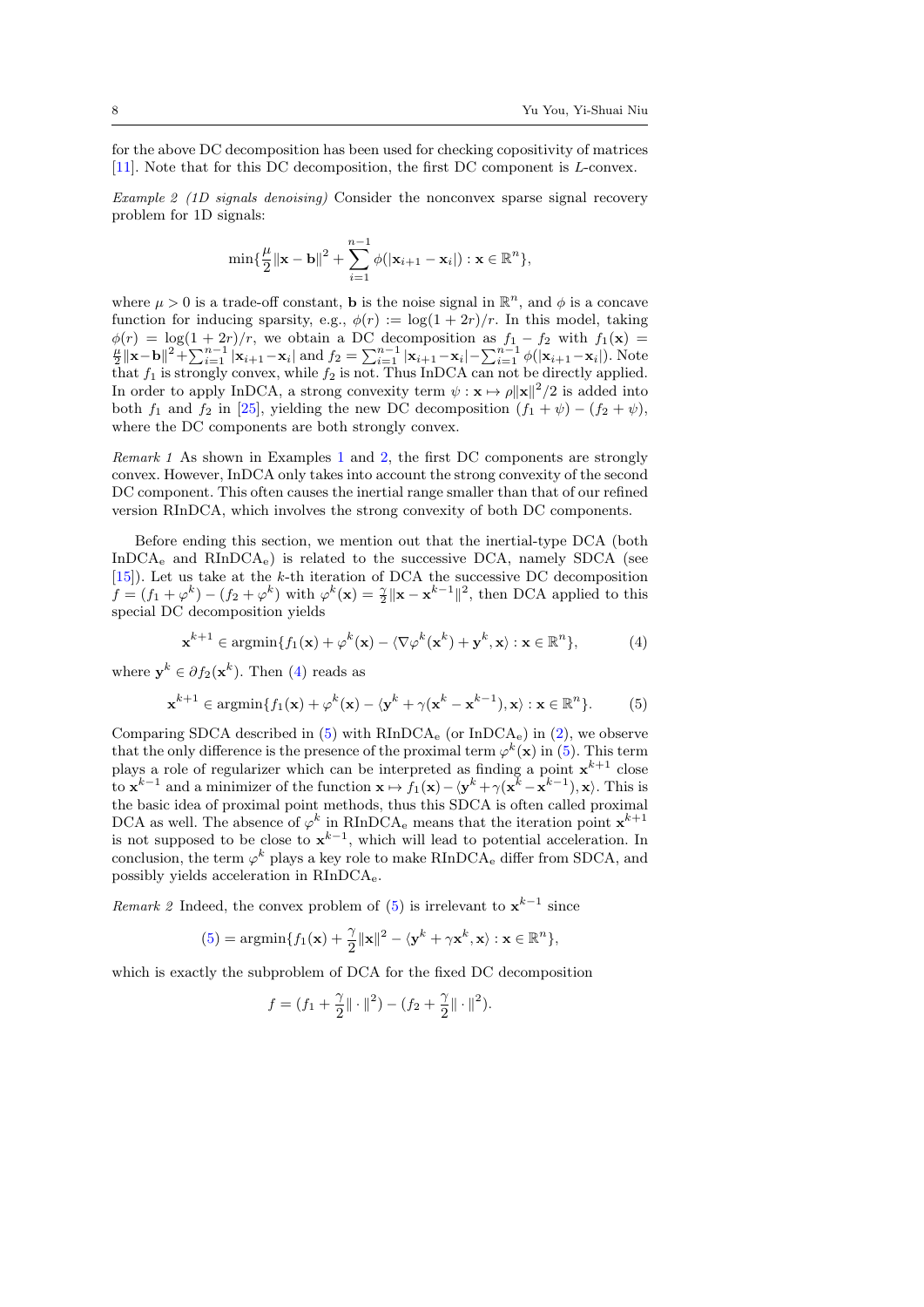### <span id="page-8-1"></span>4 Subsequential convergence analysis

This section focuses on showing the subsequential convergence of RInDCA (both  $RInDCA<sub>e</sub>$  and  $RInDCA<sub>n</sub>$ , some results for further developing the sequential convergence of RInDCA in the next section are also proved.

### 4.1 Subsequential convergence of RInDCA<sup>e</sup>

The following assumption is made in this subsection.

**Assumption 2** Suppose that the DC components  $f_1$  and  $f_2$  are respectively  $\sigma_1$ -convex and  $\sigma_2$ -convex with  $\sigma_1 + \sigma_2 > 0$ .

Now, we start to establish the subsequential convergence of RInDCAe.

**Lemma 3** Let  $\{x^k\}$  be the sequence generated by  $RInDCA_e$  and  $\gamma \in [0, (\sigma_1 + \sigma_2)/2)$ , then the sequence  $\{f(\mathbf{x}^k) + \frac{\sigma_1 + \sigma_2 - \gamma}{2} \|\mathbf{x}^k - \mathbf{x}^{k-1}\|^2\}$  is nonincreasing and for all  $k \geq 0$ ,

<span id="page-8-6"></span>
$$
f(\mathbf{x}^{k+1}) + \frac{\sigma_1 + \sigma_2 - \gamma}{2} \|\mathbf{x}^{k+1} - \mathbf{x}^k\|^2 \le f(\mathbf{x}^k) + \frac{\sigma_1 + \sigma_2 - \gamma}{2} \|\mathbf{x}^k - \mathbf{x}^{k-1}\|^2 - \frac{\sigma_1 + \sigma_2 - 2\gamma}{2} \|\mathbf{x}^k - \mathbf{x}^{k-1}\|^2. \tag{6}
$$

*Proof* Because  $\mathbf{x}^{k+1}$  satisfies [\(3\)](#page-5-3), thus  $\mathbf{y}^k + \gamma(\mathbf{x}^k - \mathbf{x}^{k-1}) \in \partial f_1(\mathbf{x}^{k+1})$ , then by  $\sigma_1$ -convexity of  $f_1$ , we have

<span id="page-8-2"></span>
$$
f_1(\mathbf{x}^k) \ge f_1(\mathbf{x}^{k+1}) + \langle \mathbf{y}^k + \gamma(\mathbf{x}^k - \mathbf{x}^{k-1}), \mathbf{x}^k - \mathbf{x}^{k+1} \rangle + \frac{\sigma_1}{2} {\| \mathbf{x}^{k+1} - \mathbf{x}^k \|^2}.
$$
 (7)

On the other hand, it follows from  $y^k \in \partial f_2(x^k)$  and  $\sigma_2$ -convexity of  $f_2$  that

<span id="page-8-5"></span><span id="page-8-3"></span>
$$
f_2(\mathbf{x}^{k+1}) \ge f_2(\mathbf{x}^k) + \langle \mathbf{y}^k, \mathbf{x}^{k+1} - \mathbf{x}^k \rangle + \frac{\sigma_2}{2} \|\mathbf{x}^{k+1} - \mathbf{x}^k\|^2.
$$
 (8)

Summing [\(7\)](#page-8-2) to [\(8\)](#page-8-3) and reshuffling the terms, we derive that

<span id="page-8-4"></span>
$$
f(\mathbf{x}^k) \ge f(\mathbf{x}^{k+1}) + \gamma \langle \mathbf{x}^k - \mathbf{x}^{k-1}, \mathbf{x}^k - \mathbf{x}^{k+1} \rangle + \frac{\sigma_1 + \sigma_2}{2} ||\mathbf{x}^{k+1} - \mathbf{x}^k||^2. \tag{9}
$$

By applying  $\langle \mathbf{x}^k - \mathbf{x}^{k-1}, \mathbf{x}^k - \mathbf{x}^{k+1} \rangle \ge -(\|\mathbf{x}^k - \mathbf{x}^{k-1}\|^2 + \|\mathbf{x}^k - \mathbf{x}^{k+1}\|^2)/2$  to [\(9\)](#page-8-4), we obtain

$$
f(\mathbf{x}^{k+1}) + \frac{\sigma_1 + \sigma_2 - \gamma}{2} \|\mathbf{x}^{k+1} - \mathbf{x}^k\|^2 \le f(\mathbf{x}^k) + \frac{\sigma_1 + \sigma_2 - \gamma}{2} \|\mathbf{x}^k - \mathbf{x}^{k-1}\|^2 - \frac{\sigma_1 + \sigma_2 - 2\gamma}{2} \|\mathbf{x}^k - \mathbf{x}^{k-1}\|^2.
$$

Moreover, we get from  $\gamma < (\sigma_1 + \sigma_2)/2$  that  $(\sigma_1 + \sigma_2 - 2\gamma)/2 > 0$ , thus the sequence  $\{f(\mathbf{x}^k) + \frac{\sigma_1 + \sigma_2 - \gamma}{2} \|\mathbf{x}^k - \mathbf{x}^{k-1}\|^2\}$  is nonincreasing.

<span id="page-8-0"></span>**Theorem 1** Let  $\{x^k\}$  be the sequence generated by  $RInDCA_e$  and  $\gamma \in [0, (\sigma_1 + \sigma_2)/2)$ . Then the following statements hold:

(*i*)  $\lim_{k \to \infty} ||\mathbf{x}^k - \mathbf{x}^{k-1}|| = 0;$ (ii) If  $\{\mathbf x^k\}$  is bounded, then any limit point of  $\{\mathbf x^k\}$  is a critical point of  $(P)$  $(P)$  $(P)$ .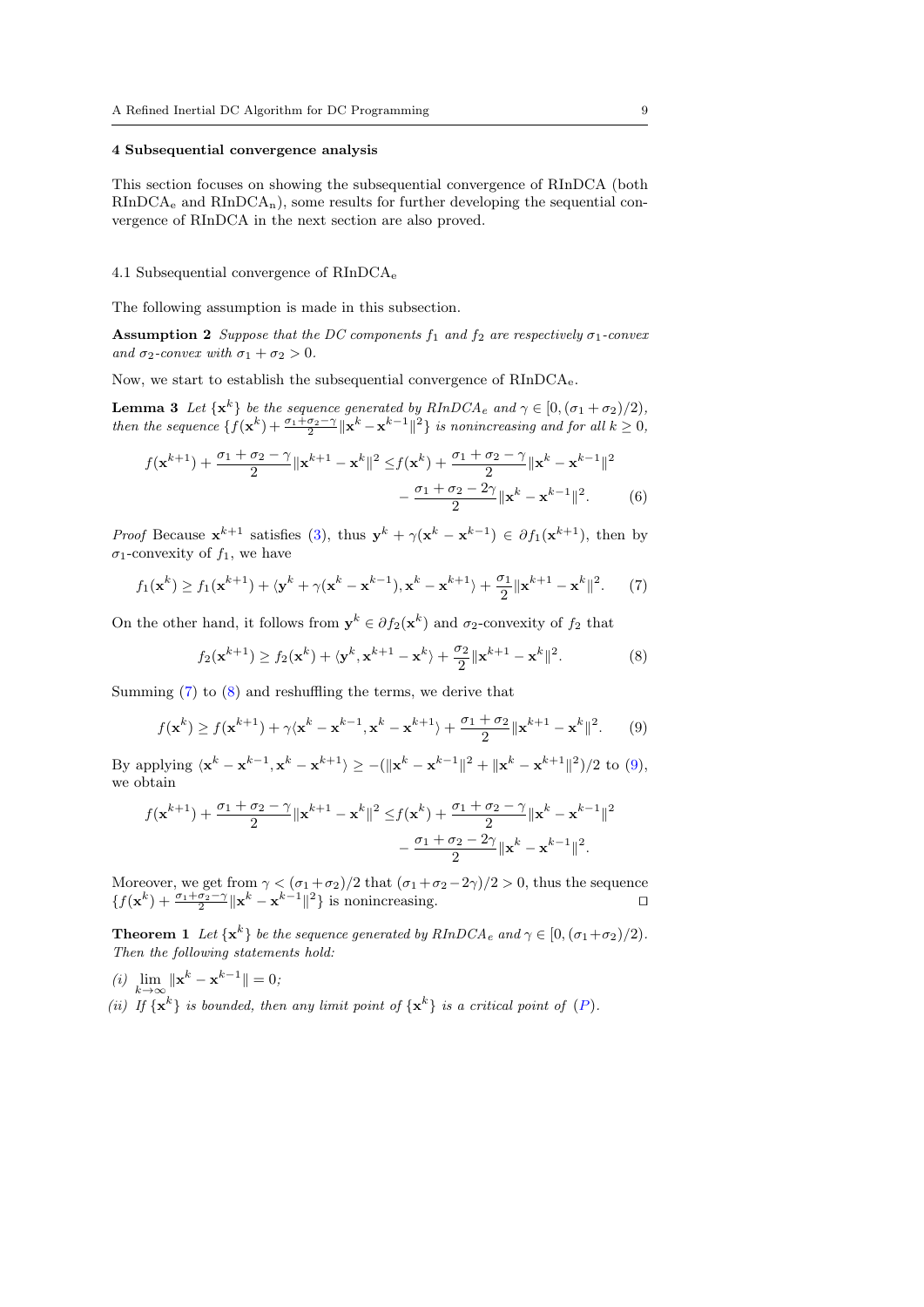*Proof* (i) Let us denote  $\eta_1 := (\sigma_1 + \sigma_2 - \gamma)/2$  and  $\eta_2 := (\sigma_1 + \sigma_2 - 2\gamma)/2$ . Clearly,  $\eta_1 > 0$ ,  $\eta_2 > 0$ , and the inequality [\(6\)](#page-8-5) reads as

<span id="page-9-0"></span>
$$
f(\mathbf{x}^{k+1}) + \eta_1 \|\mathbf{x}^{k+1} - \mathbf{x}^k\|^2 \le f(\mathbf{x}^k) + \eta_1 \|\mathbf{x}^k - \mathbf{x}^{k-1}\|^2 - \eta_2 \|\mathbf{x}^k - \mathbf{x}^{k-1}\|^2. \tag{10}
$$

By summing [\(10\)](#page-9-0) from  $k = 0$  to n, we obtain that

$$
\eta_2 \sum_{k=0}^n \|\mathbf{x}^k - \mathbf{x}^{k-1}\|^2 \le f(\mathbf{x}^0) - \left(f(\mathbf{x}^{n+1}) + \eta_1 \|\mathbf{x}^{n+1} - \mathbf{x}^n\|^2\right). \tag{11}
$$

Recalling that f is bounded below by a scalar  $f^*$  (term (b) of Assumption [1\)](#page-1-1), then we have

$$
f(\mathbf{x}^{n+1}) + \eta_1 ||\mathbf{x}^{n+1} - \mathbf{x}^n||^2 \ge f^*,
$$

thus we obtain

$$
\sum_{k=0}^{n} \|\mathbf{x}^{k} - \mathbf{x}^{k-1}\|^2 \le \frac{f(\mathbf{x}^0) - f^*}{\eta_2}, \quad \forall n \in \mathbb{N}.
$$

Thus,  $\sum_{k=0}^{\infty} ||\mathbf{x}^k - \mathbf{x}^{k-1}||^2 < \infty$  which implies  $\lim_{k \to \infty} ||\mathbf{x}^k - \mathbf{x}^{k-1}|| = 0$ .

(*ii*) The boundedness of  $\{x^k\}$  together with term (a) of Assumption [1](#page-1-1) implies the boundedness of  $\{y^k\}$  (see Theorem 3.16 in [\[7\]](#page-22-12)). Let  $\bar{x}$  be any limit point of  $\{x^k\}$ , then there exists a convergent subsequence such that  $\lim_{i \to \infty} \mathbf{x}^{k_i} = \bar{\mathbf{x}}$ . Moreover, since  $\{y^{k_i}\}\$ is bounded in  $\mathbb{R}^n$ , there exists a convergent subsequence of  $\{y^{k_i}\}\$ . Without loss of generality, we can assume that the sequence  $\{y^{k_i}\}\$ is convergent and  $\lim_{i\to\infty} y^{k_i} = \bar{y}$ . Then taking into account that  $y^{k_i} \in \partial f_2(\mathbf{x}^{k_i})$  for all  $i, y^{k_i} \to \bar{y}$ ,  $\mathbf{x}^{k_i} \to \bar{\mathbf{x}}$ , and the closedness of the graph  $\partial f_2$  (see Theorem 24.4 in [\[34\]](#page-23-20)), we obtain

<span id="page-9-1"></span>
$$
\bar{\mathbf{y}} \in \partial f_2(\bar{\mathbf{x}}). \tag{12}
$$

On the other hand, the next relation holds for all  $i$ 

$$
\mathbf{y}^{k_i} + \gamma(\mathbf{x}^{k_i} - \mathbf{x}^{k_i - 1}) \in \partial f_1(\mathbf{x}^{k_i + 1}).
$$

By the fact that  $\lim_{i \to \infty} \mathbf{x}^{k_i+1} = \bar{\mathbf{x}}$  since  $\lim_{i \to \infty} \|\mathbf{x}^{k_i+1} - \mathbf{x}^{k_i}\| = 0$ , then combining  ${\bf y}^{k_i} \to \bar{\bf y}, \gamma({\bf x}^{k_i}-{\bf x}^{k_i-1}) \to 0, {\bf x}^{k_i+1} \to \bar{\bf x},$  and the closedness of the graph  $\partial f_1$ , we have

<span id="page-9-2"></span>
$$
\bar{\mathbf{y}} \in \partial f_1(\bar{\mathbf{x}}). \tag{13}
$$

We conclude from [\(12\)](#page-9-1) and [\(13\)](#page-9-2) that  $\bar{y} \in \partial f_1(\bar{x}) \cap \partial f_2(\bar{x}) \neq \emptyset$ , thus  $\bar{x}$  is a critical point of problem  $(P)$  $(P)$  $(P)$ .

#### 4.2 Subsequential convergence of RInDCA<sup>n</sup>

The following assumption is made in this part.

<span id="page-9-3"></span>**Assumption 3** Suppose that the second DC component  $f_2$  is  $\sigma_2$ -convex with  $\sigma_2 > 0$ . Now, we start to establish the subsequential convergence of  $RInDCA_n$ .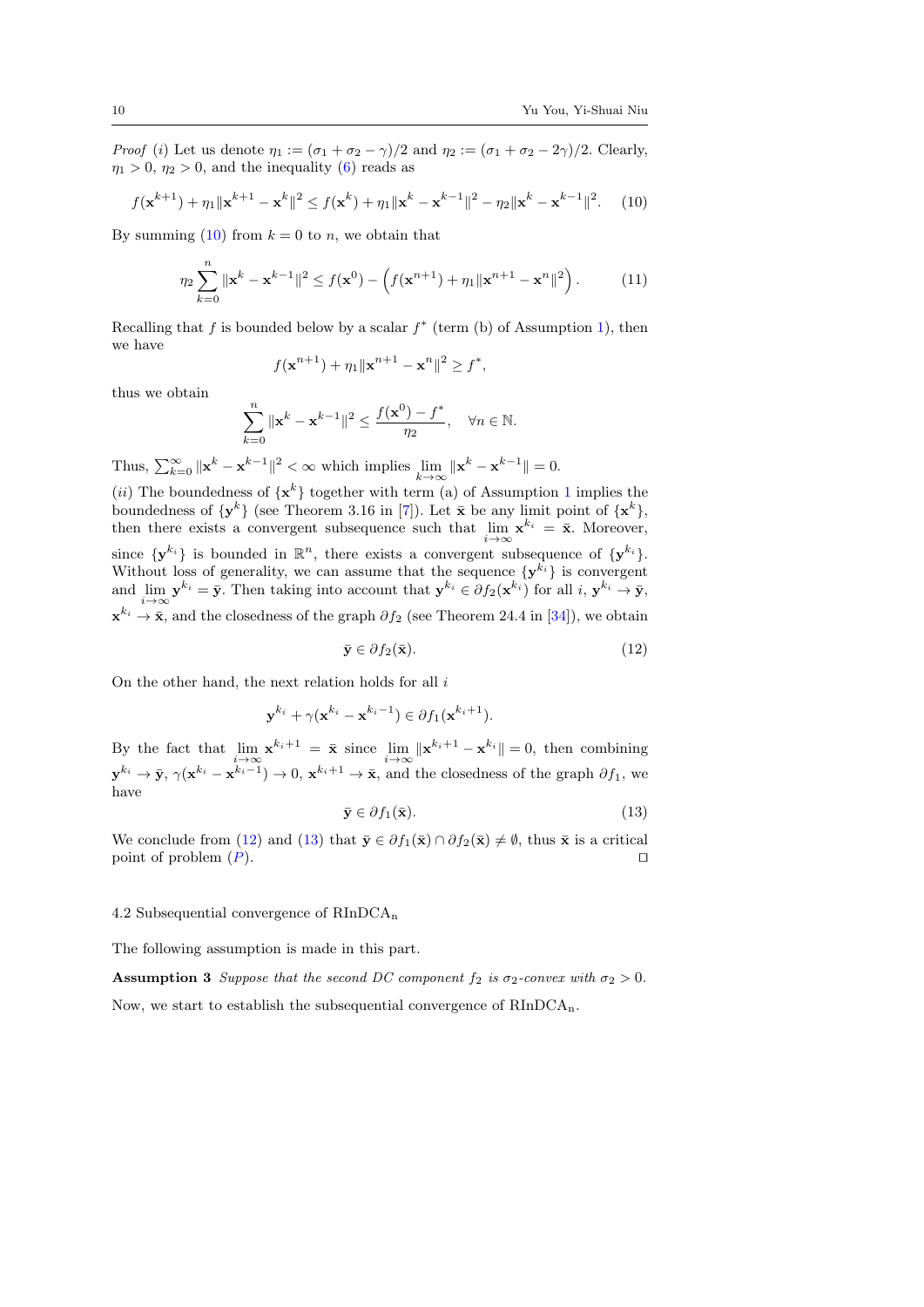**Lemma 4** Let  $\{x^k\}$  be the sequence generated by  $RInDCA_n$  and  $\gamma \in [0, \bar{\sigma}/2)$ , where  $\bar{\sigma} = \sigma_1(1-t) + \sigma_2 - \lambda \sigma_2/t$  with  $\lambda \in (0,1)$ ,  $t \in (0,1]$ . Then the sequence  $\{f(\mathbf{x}^k) + \frac{\bar{\sigma}-\gamma}{2} ||\mathbf{x}^k - \mathbf{x}^{k-1}||^2\}$  is nonincreasing and for all  $k \geq 0$ , we have

$$
f(\mathbf{x}^{k+1}) + \frac{\bar{\sigma} - \gamma}{2} \|\mathbf{x}^{k+1} - \mathbf{x}^k\|^2 \le f(\mathbf{x}^k) + \frac{\bar{\sigma} - \gamma}{2} \|\mathbf{x}^k - \mathbf{x}^{k-1}\|^2 - \frac{\bar{\sigma} - 2\gamma}{2} \|\mathbf{x}^k - \mathbf{x}^{k-1}\|^2.
$$
 (14)

*Proof* Because  $\mathbf{x}^{k+1}$  satisfies [\(2\)](#page-5-2), let  $\mathbf{y}^k \in \partial f_2(\mathbf{x}^k)$  such that  $\mathbf{y}^k + \gamma(\mathbf{x}^k - \mathbf{x}^{k-1}) \in$  $\partial_{\varepsilon^{k+1}} f_1(\mathbf{x}^{k+1}),$  we have

<span id="page-10-3"></span><span id="page-10-0"></span>
$$
f_1(\mathbf{x}^k) \stackrel{(1)}{\geq} f_1(\mathbf{x}^{k+1}) + \langle \mathbf{y}^k + \gamma(\mathbf{x}^k - \mathbf{x}^{k-1}), \mathbf{x}^k - \mathbf{x}^{k+1} \rangle
$$
  
+ 
$$
\frac{\sigma_1(1-t)}{2} \|\mathbf{x}^{k+1} - \mathbf{x}^k\|^2 - \frac{\varepsilon^{k+1}}{t}
$$
  

$$
\geq f_1(\mathbf{x}^{k+1}) + \langle \mathbf{y}^k + \gamma(\mathbf{x}^k - \mathbf{x}^{k-1}), \mathbf{x}^k - \mathbf{x}^{k+1} \rangle
$$
  
+ 
$$
\frac{\sigma_1(1-t) - \lambda \sigma_2 / t}{2} \|\mathbf{x}^{k+1} - \mathbf{x}^k\|^2,
$$
 (15)

where the second inequality is implied by the fact  $\varepsilon^{k+1} \leq \lambda \frac{\sigma_2}{2} ||\mathbf{x}^{k+1} - \mathbf{x}^k||^2$ . On the other hand,  $y^k \in \partial f_2(x^k)$  and  $\sigma_2$ -convexity of  $f_2$  imply that

<span id="page-10-1"></span>
$$
f_2(\mathbf{x}^{k+1}) \ge f_2(\mathbf{x}^k) + \langle \mathbf{y}^k, \mathbf{x}^{k+1} - \mathbf{x}^k \rangle + \frac{\sigma_2}{2} \|\mathbf{x}^{k+1} - \mathbf{x}^k\|^2.
$$
 (16)

Summing [\(15\)](#page-10-0) to [\(16\)](#page-10-1) and reshuffling the terms, we obtain that

<span id="page-10-4"></span><span id="page-10-2"></span>
$$
f(\mathbf{x}^k) \ge f(\mathbf{x}^{k+1}) + \gamma \langle \mathbf{x}^k - \mathbf{x}^{k-1}, \mathbf{x}^k - \mathbf{x}^{k+1} \rangle + \frac{\bar{\sigma}}{2} \|\mathbf{x}^{k+1} - \mathbf{x}^k\|^2. \tag{17}
$$

By applying  $\langle \mathbf{x}^k - \mathbf{x}^{k-1}, \mathbf{x}^k - \mathbf{x}^{k+1} \rangle \ge -(\|\mathbf{x}^k - \mathbf{x}^{k-1}\|^2 + \|\mathbf{x}^k - \mathbf{x}^{k+1}\|^2)/2$  to [\(17\)](#page-10-2), we obtain [\(14\)](#page-10-3). Moreover,  $\gamma \in [0, \bar{\sigma}/2)$  implies  $(\bar{\sigma} - 2\gamma)/2 > 0$ , thus the sequence  ${f(\mathbf{x}^k) + \frac{\bar{\sigma} - \gamma}{2} \|\mathbf{x}^k - \mathbf{x}^{k-1}\|^2}$  is nonincreasing. □

The proof of the next theorem is omitted since it follows from the similar arguments as in Theorem [1.](#page-8-0)

**Theorem 2** Let  $\{x^k\}$  be the sequence generated by  $RInDCA_n$  and  $\gamma \in [0, \bar{\sigma}/2)$ , where  $\bar{\sigma} = \sigma_1(1-t) + \sigma_2 - \lambda \sigma_2/t$  with  $\lambda \in (0,1)$ ,  $t \in (0,1]$ . Then the following statements hold:

(*i*)  $\lim_{k \to \infty} ||\mathbf{x}^k - \mathbf{x}^{k-1}|| = 0;$ (ii) If  $\{x^k\}$  is bounded, then any limit point of  $\{x^k\}$  is a critical point of  $(P)$  $(P)$  $(P)$ .

### 4.3 Some results on the sequences obtained by RInDCA

In this subsection, we provide some important results on the sequences obtained by RInDCA<sub>e</sub> and RInDCA<sub>n</sub>.

**Proposition [1](#page-8-0)** Suppose that the assumptions in Theorem 1 hold. Let  $\{x^k\}$  be the sequence generated by  $RInDCA<sub>e</sub>$  and let  $\Omega_1$  be the set of the limit points of  $\{x^k\}$ . If  ${x^k}$  is bounded, then we have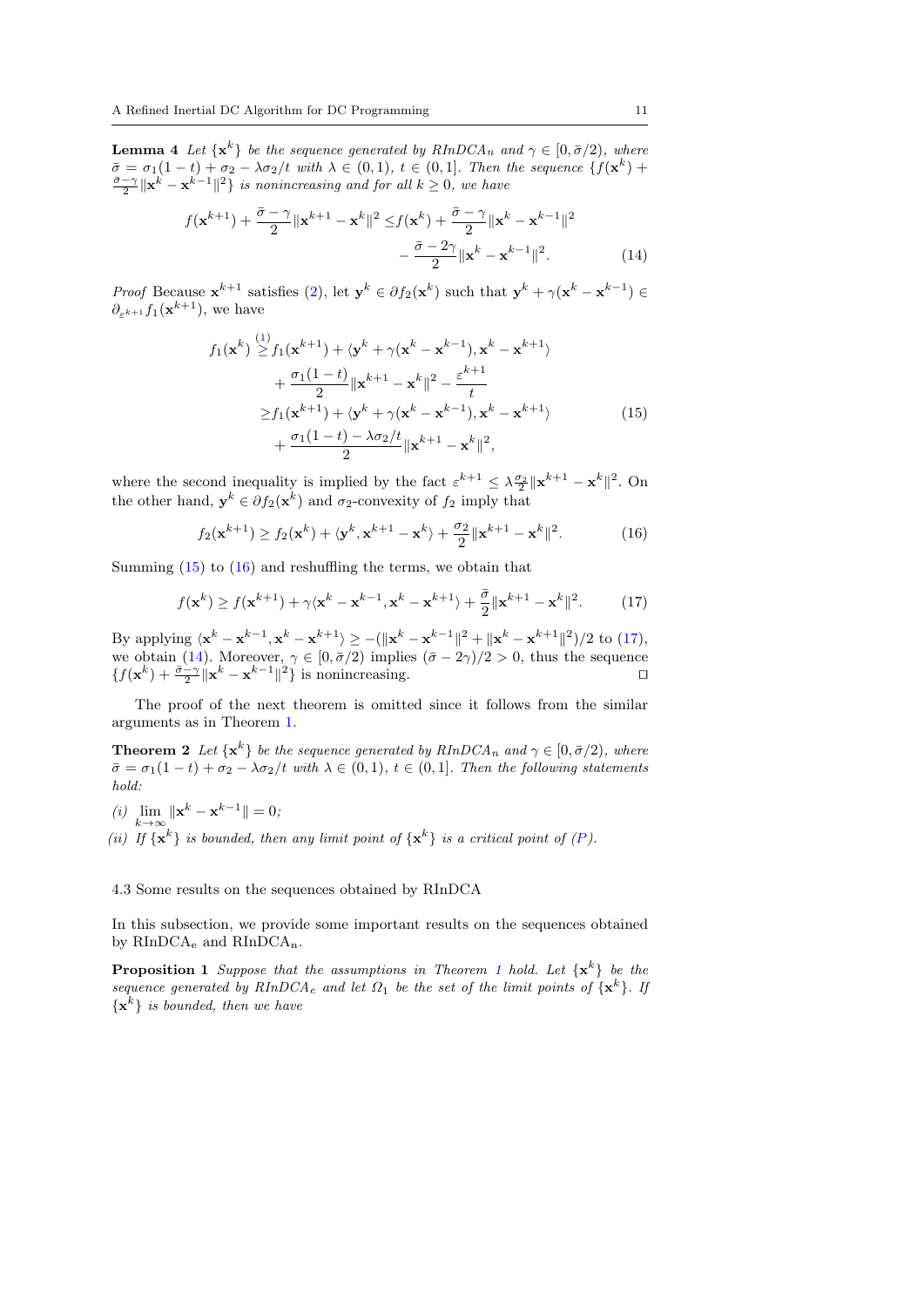(i)  $\lim_{k \to \infty} f(\mathbf{x}^k) := \zeta$  exists;

(*ii*)  $f \equiv \zeta$  on  $\Omega_1$ .

*Proof* (*i*) Lemma [3](#page-8-6) implies that the sequence  $\{f(\mathbf{x}^k) + \frac{\sigma_1 + \sigma_2 - \gamma}{2} || \mathbf{x}^k - \mathbf{x}^{k-1} ||^2\}$ is nonincreasing, combining the fact that this sequence is bounded below, thus it converges. On the other hand, (ii) of Theorem [1](#page-8-0) implies that  $\lim_{k\to\infty} ||\mathbf{x}^k - \mathbf{x}^{k-1}||^2 = 0$ .

Therefore,  $\lim_{k \to \infty} f(\mathbf{x}^k) := \zeta$  exists. (ii) Because  $\Omega_1$  is nonempty, thus given any  $\bar{\mathbf{x}} \in \Omega_1$ , there exists a subsequence  $\{\mathbf x^{k_i}\}\$  such that  $\lim_{i\to\infty}\mathbf x^{k_i}=\bar{\mathbf x}$ . Then, we get from  $\mathbf y^{k_i}\in\partial f_2(\mathbf x^{k_i})$  and  $\sigma_2$ -convexity of  $f_2$  that

<span id="page-11-0"></span>
$$
f_2(\mathbf{x}^{k_i+1}) \ge f_2(\mathbf{x}^{k_i}) + \langle \mathbf{y}^{k_i}, \mathbf{x}^{k_i+1} - \mathbf{x}^{k_i} \rangle + \frac{\sigma_2}{2} \|\mathbf{x}^{k_i+1} - \mathbf{x}^{k_i}\|^2. \tag{18}
$$

Similarly, we obtain as well from  $y^{k_i} + \gamma(x^{k_i} - x^{k_i-1}) \in \partial f_1(x^{k_i+1})$  and  $\sigma_1$ -convexity of  $f_1$  that

<span id="page-11-1"></span>
$$
f_1(\bar{\mathbf{x}}) \ge f_1(\mathbf{x}^{k_i+1}) + \langle \mathbf{y}^{k_i} + \gamma(\mathbf{x}^{k_i} - \mathbf{x}^{k_i-1}), \bar{\mathbf{x}} - \mathbf{x}^{k_i+1} \rangle + \frac{\sigma_1}{2} \|\bar{\mathbf{x}} - \mathbf{x}^{k_i+1}\|^2. \tag{19}
$$

Then we have

$$
\zeta = \lim_{k \to \infty} f(\mathbf{x}^{k})
$$
\n
$$
= \lim_{i \to \infty} f_1(\mathbf{x}^{k_i+1}) - f_2(\mathbf{x}^{k_i+1})
$$
\n
$$
\leq \limsup_{i \to \infty} f_1(\mathbf{x}^{k_i+1}) - \{f_2(\mathbf{x}^{k_i}) + \langle \mathbf{y}^{k_i}, \mathbf{x}^{k_i+1} - \mathbf{x}^{k_i} \rangle + \frac{\sigma_2}{2} ||\mathbf{x}^{k_i+1} - \mathbf{x}^{k_i}||^2 \}
$$
\n
$$
\leq \limsup_{i \to \infty} f_1(\bar{\mathbf{x}}) - \langle \mathbf{y}^{k_i} + \gamma(\mathbf{x}^{k_i} - \mathbf{x}^{k_i-1}), \bar{\mathbf{x}} - \mathbf{x}^{k_i+1} \rangle - \frac{\sigma_1}{2} ||\mathbf{x}^{k_i+1} - \bar{\mathbf{x}}||^2
$$
\n
$$
- f_2(\mathbf{x}^{k_i}) - \langle \mathbf{y}^{k_i}, \mathbf{x}^{k_i+1} - \mathbf{x}^{k_i} \rangle - \frac{\sigma_2}{2} ||\mathbf{x}^{k_i+1} - \mathbf{x}^{k_i}||^2
$$
\n
$$
= f(\bar{\mathbf{x}}),
$$

where the last equality follows that  $\lim_{i \to \infty} \|\mathbf{x}^{k_i} - \mathbf{x}^{k_i-1}\| = 0$ ,  $f_2$  is continuous over dom  $f_1$ , and  $\{y^{k_i}\}\$ is bounded. On the other hand, because f is a closed function, then we have

$$
f(\bar{\mathbf{x}}) = f_1(\bar{\mathbf{x}}) - f_2(\bar{\mathbf{x}})
$$
  
\n
$$
\leq \liminf_{i \to \infty} f_1(\mathbf{x}^{k_i}) - f_2(\mathbf{x}^{k_i})
$$
  
\n
$$
= \liminf_{i \to \infty} f(\mathbf{x}^{k_i}) = \zeta.
$$

Thus, we obtain that  $f(\bar{\mathbf{x}}) = \zeta$  and conclude that  $f \equiv \zeta$  on  $\Omega_1$ .

<span id="page-11-2"></span>We can obtain a similar proposition for  $RInDCA_n$  described as follows whose proof is omitted.

**Proposition [2](#page-10-4)** Suppose that the assumptions in Theorem 2 hold. Let  $\{x^k\}$  be the sequence generated by  $RInDCA_n$  and let  $\Omega_2$  be the set of the limit points of  $\{x^k\}$ . If  ${x^k}$  is bounded, then we have

(i)  $\lim_{k \to \infty} f(\mathbf{x}^k) := \tilde{\zeta}$  exists; (ii)  $f \equiv \zeta$  on  $\Omega_2$ .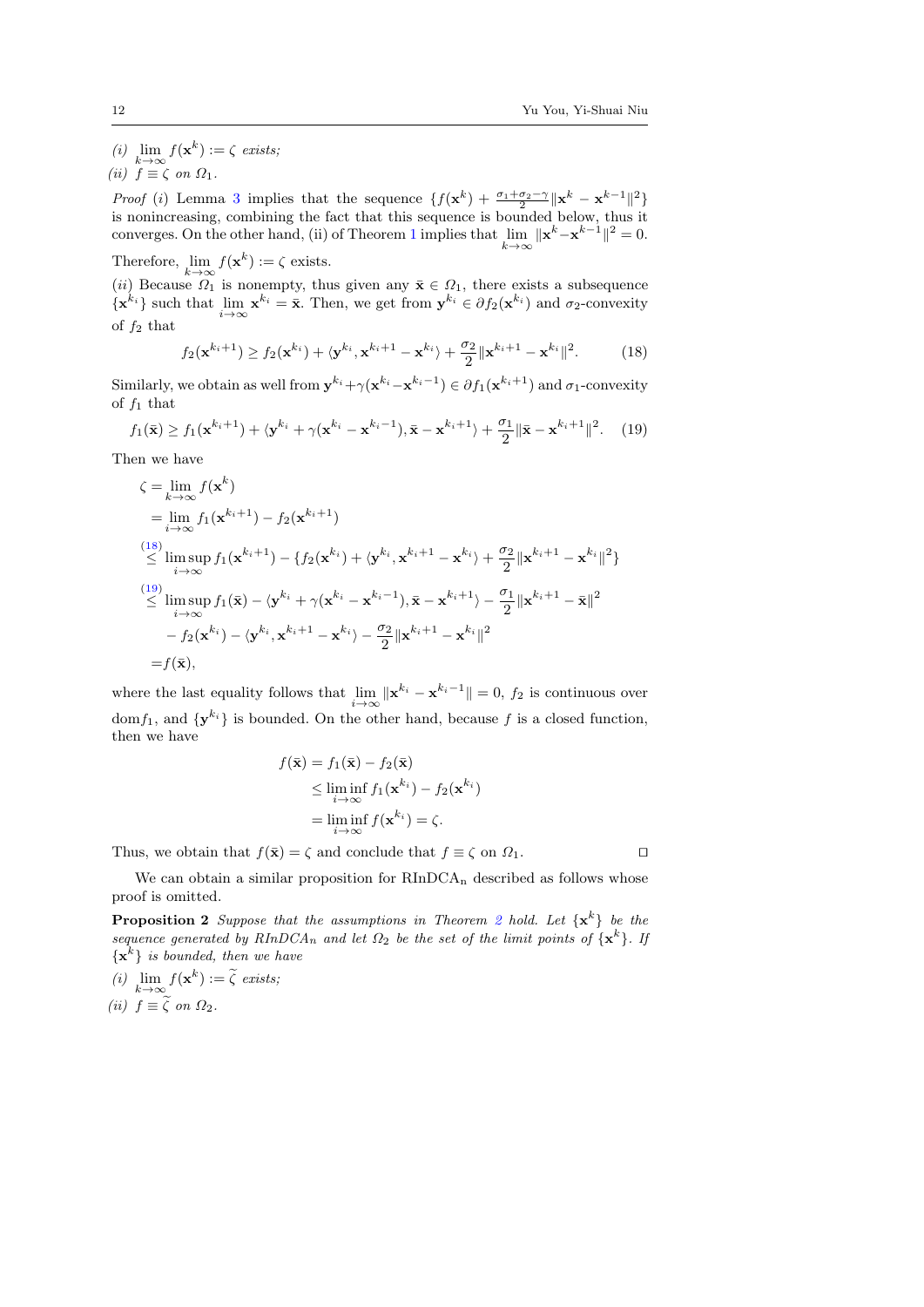#### <span id="page-12-0"></span>5 Sequential convergence analysis

In this section, we will establish the sequential convergence of RInDCA. Let us consider the next auxiliary functions:

<span id="page-12-2"></span>
$$
E(\mathbf{x}, \mathbf{y}, \mathbf{z}) = f_1(\mathbf{x}) - \langle \mathbf{x}, \mathbf{y} \rangle + f_2^*(\mathbf{y}) + \frac{\sigma_1 - \gamma}{2} ||\mathbf{x} - \mathbf{z}||^2,
$$
 (20)

$$
\widetilde{E}(\mathbf{x}, \mathbf{y}, \mathbf{z}) = f_1(\mathbf{x}) - \langle \mathbf{x}, \mathbf{y} \rangle + f_2^*(\mathbf{y}) + \frac{\bar{\sigma} - \sigma_2 - \gamma}{2} ||\mathbf{x} - \mathbf{z}||^2, \tag{21}
$$

where  $f_1$  and  $f_2$  are defined in problem  $(P)$  $(P)$  $(P)$  with the strong convexity parameters σ<sub>1</sub> and σ<sub>2</sub>,  $f_2^*$  is the conjugate function of  $f_2$ , and  $\bar{\sigma}$  is defined in Lemma [4.](#page-9-3) Note that our construction of E and  $\widetilde{E}$  is motivated by [\[16\]](#page-23-21), and our sequential convergence analysis follows similar arguments as in [\[6,](#page-22-10)[16\]](#page-23-21).

First, the following Proposition [3](#page-12-1) establishes the non-increasing property of the sequence  $\{E(\mathbf{x}^k, \mathbf{y}^{k-1}, \mathbf{x}^{k-1})\}_{k\geq 1}$ .

<span id="page-12-1"></span>Proposition 3 Suppose that the assumptions in Theorem [1](#page-8-0) hold. Let E be defined as in [\(20\)](#page-12-2),  $\{x^k\}$  be the sequence generated by  $RInDCA_e$ , and  $y^k \in \partial f_2(x^k)$  for all  $k \geq 0$ . Then we have

(i) For any  $k \geq 1$ ,

<span id="page-12-6"></span>
$$
E(\mathbf{x}^{k+1}, \mathbf{y}^k, \mathbf{x}^k) \le E(\mathbf{x}^k, \mathbf{y}^{k-1}, \mathbf{x}^{k-1}) - \frac{\sigma_1 + \sigma_2 - 2\gamma}{2} \|\mathbf{x}^k - \mathbf{x}^{k-1}\|^2; \qquad (22)
$$

(ii) If  $\{x^k\}$  is bounded, let  $\Upsilon$  be the set of all limit points of the sequence  $\{({x^k},{y^{k-1}},{x^{k-1}})\}$ . Then  $\Upsilon$  is a nonempty compact set,

<span id="page-12-5"></span>
$$
\lim_{k\to\infty} E(\mathbf{x}^k,\mathbf{y}^{k-1},\mathbf{x}^{k-1}) := \zeta
$$

exists, and  $E \equiv \zeta$  on  $\Upsilon$ .

*Proof* (*i*) For any  $k \geq 1$ ,  $y^{k-1} \in \partial f_2(x^{k-1})$  together with  $\sigma_2$ -convexity of  $f_2$  implies that

<span id="page-12-3"></span>
$$
f_2(\mathbf{x}^k) \ge f_2(\mathbf{x}^{k-1}) + \langle \mathbf{y}^{k-1}, \mathbf{x}^k - \mathbf{x}^{k-1} \rangle + \frac{\sigma_2}{2} \|\mathbf{x}^k - \mathbf{x}^{k-1}\|^2. \tag{23}
$$

Thus we have

$$
\langle \mathbf{y}^{k-1}, \mathbf{x}^k \rangle - f_2(\mathbf{x}^k) + \frac{\sigma_2}{2} {\| \mathbf{x}^k - \mathbf{x}^{k-1} \|^2} \stackrel{(23)}{\leq} \langle \mathbf{y}^{k-1}, \mathbf{x}^{k-1} \rangle - f_2(\mathbf{x}^{k-1})
$$

$$
= f_2^*(\mathbf{y}^{k-1}), \tag{24}
$$

where the equality is implied by  $y^{k-1} \in \partial f_2(x^{k-1})$ , and thus  $\langle y^{k-1}, x^{k-1} \rangle =$  $f_2(\mathbf{x}^{k-1}) + f_2^*(\mathbf{y}^{k-1})$  (see Theorem 4.20 in [\[7\]](#page-22-12)). Moreover,  $\mathbf{y}^k + \gamma(\mathbf{x}^k - \mathbf{x}^{k-1}) \in$  $\partial f_1(\mathbf{x}^{k+1})$  and  $\sigma_1$ -convexity of  $f_1$  imply that

<span id="page-12-4"></span>
$$
f_1(\mathbf{x}^k) \ge f_1(\mathbf{x}^{k+1}) + \langle \mathbf{y}^k + \gamma(\mathbf{x}^k - \mathbf{x}^{k-1}), \mathbf{x}^k - \mathbf{x}^{k+1} \rangle + \frac{\sigma_1}{2} \|\mathbf{x}^k - \mathbf{x}^{k+1}\|^2. \tag{25}
$$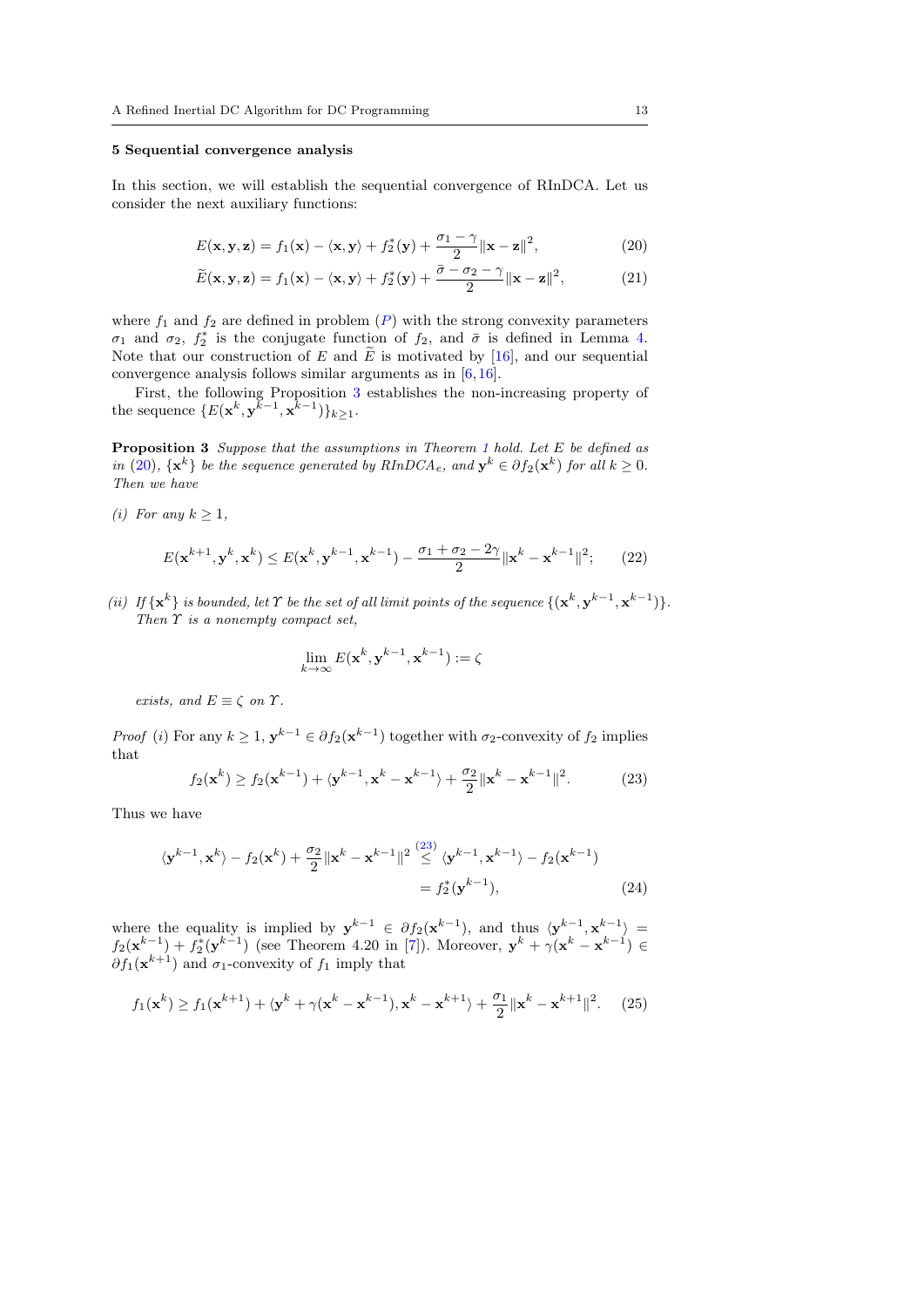Next, we have

$$
E(\mathbf{x}^{k+1}, \mathbf{y}^{k}, \mathbf{x}^{k})
$$
\n
$$
= f_{1}(\mathbf{x}^{k+1}) - \langle \mathbf{x}^{k+1}, \mathbf{y}^{k} \rangle + f_{2}^{*}(\mathbf{y}^{k}) + \frac{\sigma_{1} - \gamma}{2} ||\mathbf{x}^{k+1} - \mathbf{x}^{k}||^{2}
$$
\n
$$
\stackrel{(25)}{\leq} f_{1}(\mathbf{x}^{k}) - \langle \mathbf{y}^{k} + \gamma(\mathbf{x}^{k} - \mathbf{x}^{k-1}), \mathbf{x}^{k} - \mathbf{x}^{k+1} \rangle - \frac{\sigma_{1}}{2} ||\mathbf{x}^{k+1} - \mathbf{x}^{k}||^{2}
$$
\n
$$
- \langle \mathbf{x}^{k+1}, \mathbf{y}^{k} \rangle + f_{2}^{*}(\mathbf{y}^{k}) + \frac{\sigma_{1} - \gamma}{2} ||\mathbf{x}^{k+1} - \mathbf{x}^{k}||^{2}
$$
\n
$$
= f_{1}(\mathbf{x}^{k}) - \langle \mathbf{y}^{k} + \gamma(\mathbf{x}^{k} - \mathbf{x}^{k-1}), \mathbf{x}^{k} - \mathbf{x}^{k+1} \rangle - \frac{\sigma_{1}}{2} ||\mathbf{x}^{k+1} - \mathbf{x}^{k}||^{2}
$$
\n
$$
- \langle \mathbf{x}^{k+1}, \mathbf{y}^{k} \rangle + \langle \mathbf{y}^{k}, \mathbf{x}^{k} \rangle - f_{2}(\mathbf{x}^{k}) + \frac{\sigma_{1} - \gamma}{2} ||\mathbf{x}^{k+1} - \mathbf{x}^{k}||^{2}
$$
\n
$$
= f_{1}(\mathbf{x}^{k}) - f_{2}(\mathbf{x}^{k}) - \langle \gamma(\mathbf{x}^{k} - \mathbf{x}^{k-1}), \mathbf{x}^{k} - \mathbf{x}^{k+1} \rangle - \frac{\gamma}{2} ||\mathbf{x}^{k+1} - \mathbf{x}^{k}||^{2}
$$
\n
$$
\leq f_{1}(\mathbf{x}^{k}) - f_{2}(\mathbf{x}^{k}) + \frac{\gamma}{2} ||\mathbf{x}^{k} - \mathbf{x}^{k-1}||^{2}
$$
\n
$$
\stackrel{(24)}{\leq} f
$$

where the second equality is implied by  $y^k \in \partial f_2(x^k)$ , and thus  $f_2(x^k) + f_2^*(y^k) =$  $\langle \mathbf{x}^k, \mathbf{y}^k \rangle$ ; the second inequality follows from  $\langle \mathbf{x}^k - \mathbf{x}^{k-1}, \mathbf{x}^k - \mathbf{x}^{k+1} \rangle \ge -(\|\mathbf{x}^k - \mathbf{x}^k\|^2)$  $||\mathbf{x}^{k-1}||^2 + ||\mathbf{x}^k - \mathbf{x}^{k+1}||^2)/2.$ 

(*ii*) The boundedness of  $\{x^k\}$  implies the boundedness of  $\{y^{k-1}\}$ . Thus, the sequence  $\{(\mathbf{x}^k, \mathbf{y}^{k-1}, \mathbf{x}^{k-1})\}$  is bounded, yielding that T is a nonempty compact set. Let  $(\bar{\mathbf{x}}, \bar{\mathbf{y}}, \bar{\mathbf{z}}) \in \gamma$ , it is easy to see that  $(\bar{\mathbf{x}}, \bar{\mathbf{y}}, \bar{\mathbf{z}}) \in \gamma$  implies  $\bar{\mathbf{x}} = \bar{\mathbf{z}} \in \Omega_1$ . For any  $k \geq 1$ , we have

$$
E(\mathbf{x}^{k}, \mathbf{y}^{k-1}, \mathbf{x}^{k-1}) = f_1(\mathbf{x}^{k}) - \langle \mathbf{x}^{k}, \mathbf{y}^{k-1} \rangle + f_2^*(\mathbf{y}^{k-1}) + \frac{\sigma_1 - \gamma}{2} ||\mathbf{x}^{k} - \mathbf{x}^{k-1}||^2
$$
  
\n
$$
\geq f_1(\mathbf{x}^{k}) - f_2(\mathbf{x}^{k}) + \frac{\sigma_1 - \gamma}{2} ||\mathbf{x}^{k} - \mathbf{x}^{k-1}||^2
$$
  
\n
$$
\geq f^* + \frac{\sigma_1 - \gamma}{2} ||\mathbf{x}^{k} - \mathbf{x}^{k-1}||^2,
$$

where the first inequality follows from  $f_2(\mathbf{x}^k) + f_2^*(\mathbf{y}^{k-1}) \ge \langle \mathbf{x}^k, \mathbf{y}^{k-1} \rangle$  and  $f^*$  is the lower bound of f. Thus,  $\liminf E(\mathbf{x}^k, \mathbf{y}^{k-1}, \mathbf{x}^{k-1}) \geq f^*$ . Then, combining the fact  $k\rightarrow\infty$ that the sequence  $\{E(\mathbf{x}^k, \mathbf{y}^{k-1}, \mathbf{x}^{k-1})\}$  is nonincreasing (statement (i)), we obtain the existence of  $\lim_{k\to\infty} E(\mathbf{x}^k, \mathbf{y}^{k-1}, \mathbf{x}^{k-1})$ . Next, we prove the last part of (ii). Given any  $(\bar{\mathbf{x}}, \bar{\mathbf{y}}, \bar{\mathbf{x}}) \in \Upsilon$ , there exists a subsequence  $(\mathbf{x}^{k_i}, \mathbf{y}^{k_i-1}, \mathbf{x}^{k_i-1})$  such that

$$
\lim_{i \to \infty} \|(\mathbf{x}^{k_i}, \mathbf{y}^{k_i-1}, \mathbf{x}^{k_i-1}) - (\bar{\mathbf{x}}, \bar{\mathbf{y}}, \bar{\mathbf{x}})\| = 0.
$$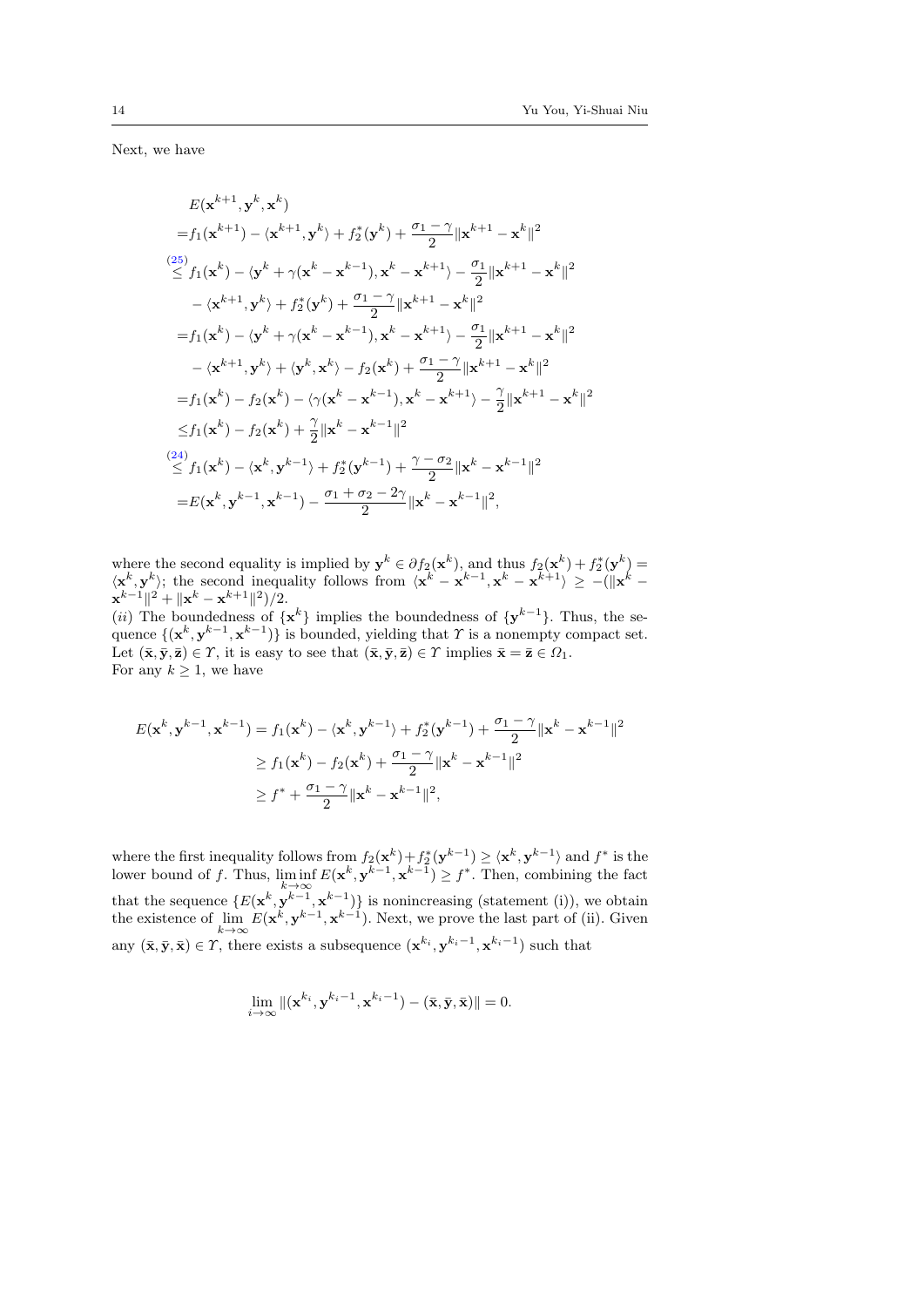Then we have

$$
\lim_{k \to \infty} E(\mathbf{x}^{k}, \mathbf{y}^{k-1}, \mathbf{x}^{k-1})
$$
\n
$$
= \lim_{i \to \infty} E(\mathbf{x}^{k_i+1}, \mathbf{y}^{k_i}, \mathbf{x}^{k_i})
$$
\n
$$
= \lim_{i \to \infty} f_1(\mathbf{x}^{k_i+1}) - \langle \mathbf{x}^{k_i+1}, \mathbf{y}^{k_i} \rangle + f_2^*(\mathbf{y}^{k_i}) + \frac{\sigma_1 - \gamma}{2} ||\mathbf{x}^{k_i+1} - \mathbf{x}^{k_i}||^2
$$
\n
$$
= \lim_{i \to \infty} f_1(\mathbf{x}^{k_i+1}) - \langle \mathbf{x}^{k_i+1}, \mathbf{y}^{k_i} \rangle - f_2(\mathbf{x}^{k_i}) + \langle \mathbf{y}^{k_i}, \mathbf{x}^{k_i} \rangle + \frac{\sigma_1 - \gamma}{2} ||\mathbf{x}^{k_i+1} - \mathbf{x}^{k_i}||^2
$$
\n
$$
\leq \limsup_{i \to \infty} f_1(\mathbf{x}^{k_i}) - \langle \mathbf{y}^{k_i} + \gamma(\mathbf{x}^{k_i} - \mathbf{x}^{k_i-1}), \mathbf{x}^{k_i} - \mathbf{x}^{k_i+1} \rangle - \frac{\sigma_1}{2} ||\mathbf{x}^{k_i+1} - \mathbf{x}^{k_i}||^2
$$
\n
$$
- \langle \mathbf{x}^{k_i+1}, \mathbf{y}^{k_i} \rangle - f_2(\mathbf{x}^{k_i}) + \langle \mathbf{y}^{k_i}, \mathbf{x}^{k_i} \rangle + \frac{\sigma_1 - \gamma}{2} ||\mathbf{x}^{k_i+1} - \mathbf{x}^{k_i}||^2
$$
\n
$$
= \limsup_{i \to \infty} f(\mathbf{x}^{k_i}) - \gamma \langle \mathbf{x}^{k_i} - \mathbf{x}^{k_i-1}, \mathbf{x}^{k_i} - \mathbf{x}^{k_i+1} \rangle - \frac{\gamma}{2} ||\mathbf{x}^{k_i+1} - \mathbf{x}^{k_i}||^2
$$
\n
$$
= \limsup_{i \to \infty} f(\mathbf{x}^{k_i})
$$
\n
$$
= \zeta
$$
\n
$$
= f(\bar{\math
$$

where the third equality follows from  $y^{k_i} \in \partial f_2(\mathbf{x}^{k_i})$  and thus  $f_2(\mathbf{x}^{k_i}) + f_2^*(y^{k_i}) =$  $\langle \mathbf{y}^{k_i}, \mathbf{x}^{k_i} \rangle$ ; the first inequality is implied by  $\mathbf{y}^{k_i} + \gamma(\mathbf{x}^{k_i} - \mathbf{x}^{k_i-1}) \in \partial f_1(\mathbf{x}^{k_i+1})$  and  $\sigma_1$ -convexity of  $f_1$ ; the fifth equality follows from  $\lim \| \mathbf{x}^{k_i} - \mathbf{x}^{k_i-1} \| = 0$ . On the other hand, the closedness of E implies that  $E(\bar{\mathbf{x}}, \bar{\mathbf{y}}, \bar{\mathbf{x}}) \leq \zeta$ . Thus, we obtain that  $E(\bar{\mathbf{x}}, \bar{\mathbf{y}}, \bar{\mathbf{x}}) = \zeta$  and conclude that  $E \equiv \zeta$  on  $\Upsilon$ .

Next, we start to create the sequential convergence of  $RInDCA<sub>e</sub>$  based on the KL property of  $E$  and Proposition [3.](#page-12-1) Note that the KL property of  $E$  can be implied by the KL property of  $f$  (see [\[16\]](#page-23-21)).

**Theorem [3](#page-12-1)** Suppose that the assumptions in Proposition 3 hold. Let E defined in  $(20)$ be a KL function,  $\{x^k\}$  be the sequence generated by  $RInDCA_e$ , and  $y^k \in \partial f_2(x^k)$  for all  $k \geq 0$ . Then we have

(i) There exists  $D > 0$  such that  $\forall k \geq 1$ ,

<span id="page-14-0"></span>
$$
\text{dist}(\mathbf{0}, \partial E(\mathbf{x}^k, \mathbf{y}^{k-1}, \mathbf{x}^{k-1})) \le D(\|\mathbf{x}^k - \mathbf{x}^{k-1}\| + \|\mathbf{x}^{k-1} - \mathbf{x}^{k-2}\|). \tag{26}
$$

(ii) If  $\{\mathbf{x}^k\}$  is bounded, then  $\{\mathbf{x}^k\}$  converges to a critical point of problem ([P](#page-1-0)).

*Proof* (*i*) Note that the subdifferential of E at  $\mathbf{w}^k := (\mathbf{x}^k, \mathbf{y}^{k-1}, \mathbf{x}^{k-1})$  is:

$$
\partial E(\mathbf{w}^k) = \begin{bmatrix} \partial f_1(\mathbf{x}^k) - \mathbf{y}^{k-1} + \frac{\gamma - \sigma_2}{2} (\mathbf{x}^k - \mathbf{x}^{k-1}) \\ -\mathbf{x}^k + \partial f_2^*(\mathbf{y}^{k-1}) \\ -\frac{\gamma - \sigma_2}{2} (\mathbf{x}^k - \mathbf{x}^{k-1}) \end{bmatrix}.
$$

Because  $y^{k-1} \in \partial f_2(x^{k-1})$ , thus  $x^{k-1} \in \partial f_2^*(y^{k-1})$ ; besides, we have  $y^{k-1}$  +  $\gamma(\mathbf{x}^{k-1}-\mathbf{x}^{k-2})\in \partial f_1(\mathbf{x}^k)$ . Combining these relations, we have

$$
\begin{bmatrix}\gamma(\mathbf{x}^{k-1}-\mathbf{x}^{k-2})+\frac{\gamma-\sigma_2}{2}(\mathbf{x}^k-\mathbf{x}^{k-1})\\\qquad-\mathbf{x}^k+\mathbf{x}^{k-1}\\\qquad-\frac{\gamma-\sigma_2}{2}(\mathbf{x}^k-\mathbf{x}^{k-1})\end{bmatrix}\in \partial E(\mathbf{w}^k).
$$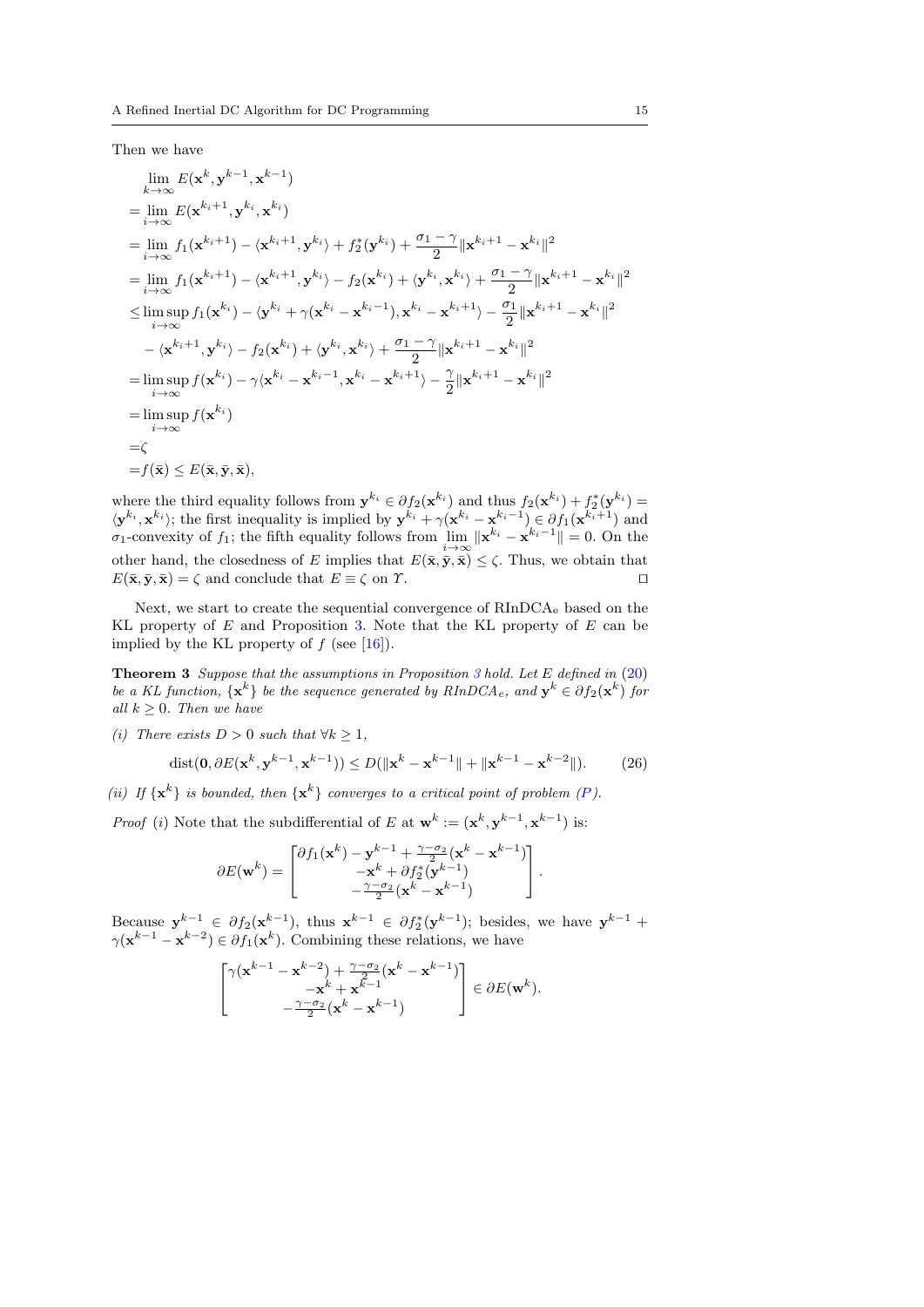Thus, it is easy to see that there exists  $D > 0$  such that  $\forall k \geq 1$ ,

dist
$$
(\mathbf{0}, \partial E(\mathbf{x}^k, \mathbf{y}^{k-1}, \mathbf{x}^{k-1})) \le D(||\mathbf{x}^k - \mathbf{x}^{k-1}|| + ||\mathbf{x}^{k-1} - \mathbf{x}^{k-2}||).
$$

(*ii*) It is sufficient to prove that  $\sum_{k=1}^{\infty} ||x^k - x^{k-1}|| < \infty$ . If there exists  $N_0 \ge 1$ such that  $E(\mathbf{w}^{N_0}) = \zeta_1$ , then the inequality [\(22\)](#page-12-6) implies that  $\mathbf{x}^k = \mathbf{x}^{N_0}, \forall k \ge N_0$ ; naturally, the sequence  $\{x^k\}$  is convergent. Thus, we can assume that

$$
E(\mathbf{w}^k) > \zeta, \forall k \ge 1.
$$

Then, it follows from  $\Upsilon$  is a compact set,  $\Upsilon \subseteq \text{dom}\partial E$  and  $E \equiv \zeta$  on  $\Upsilon$  that there exists  $\varepsilon > 0$ ,  $\eta > 0$  and  $\varphi \in \Xi_{\eta}$  such that

$$
\varphi'(E(\mathbf{x}, \mathbf{y}, \mathbf{z}) - \zeta) \text{dist}(\mathbf{0}, \partial E(\mathbf{x}, \mathbf{y}, \mathbf{z})) \ge 1
$$

for all  $(\mathbf{x}, \mathbf{y}, \mathbf{z}) \in U$  with

$$
U = \{(\mathbf{x}, \mathbf{y}, \mathbf{z}) : \text{dist}((\mathbf{x}, \mathbf{y}, \mathbf{z}), \Upsilon) < \varepsilon\} \cap \{(\mathbf{x}, \mathbf{y}, \mathbf{z}) : \zeta < E(\mathbf{x}, \mathbf{y}, \mathbf{z}) < \zeta + \eta\}.
$$

Moreover, it is easy to derive from  $\lim_{k \to \infty} \text{dist}(\mathbf{w}^k, \mathcal{T}) = 0$  and  $\lim_{k \to \infty} E(\mathbf{w}^k) = \zeta$  that there exists  $N \geq 1$  such that  $\mathbf{w}^k \in U, \forall k \geq N$ . Thus,

<span id="page-15-0"></span>
$$
\varphi'(E(\mathbf{w}^k) - \zeta)\text{dist}(\mathbf{0}, \partial E(\mathbf{w}^k) \ge 1, \ \forall k \ge N.
$$

Using the concavity of  $\varphi$ , we see that  $\forall k \geq N$ ,

$$
[\varphi(E(\mathbf{w}^{k}) - \zeta) - \varphi(E(\mathbf{w}^{k+1}) - \zeta)]\text{dist}(\mathbf{0}, \partial E(\mathbf{w}^{k}))
$$
  
\n
$$
\geq \varphi'(E(\mathbf{w}^{k}) - \zeta)\text{dist}(\mathbf{0}, \partial E(\mathbf{w}^{k})) (E(\mathbf{w}^{k}) - E(\mathbf{w}^{k+1}))
$$
  
\n
$$
\geq E(\mathbf{w}^{k}) - E(\mathbf{w}^{k+1}).
$$
\n(27)

Let  $\Delta_k := \varphi(E(\mathbf{w}^k) - \zeta) - \varphi(E(\mathbf{w}^{k+1}) - \zeta)$  and  $C := \frac{\sigma_1 + \sigma_2 - 2\gamma}{2} ||\mathbf{x}^k - \mathbf{x}^{k-1}||^2$ . Then combining  $(27)$ ,  $(26)$  and (i) of Proposition [2,](#page-11-2) we have

$$
\|\mathbf{x}^{k} - \mathbf{x}^{k-1}\|^2 \leq \frac{D}{C} \Delta_k (\|\mathbf{x}^{k} - \mathbf{x}^{k-1}\| + \|\mathbf{x}^{k-1} + \mathbf{x}^{k-2}\|).
$$

Thus, taking square roots on both sides, we obtain

$$
\|\mathbf{x}^{k} - \mathbf{x}^{k-1}\| \leq \sqrt{\frac{2D}{C}\Delta_k} \sqrt{\frac{\|\mathbf{x}^{k} - \mathbf{x}^{k-1}\| + \|\mathbf{x}^{k-1} - \mathbf{x}^{k-2}\|}{2}}
$$
  

$$
\leq \frac{D}{C}\Delta_k + \frac{1}{4}\|\mathbf{x}^{k} - \mathbf{x}^{k-1}\| + \frac{1}{4}\|\mathbf{x}^{k-1} - \mathbf{x}^{k-2}\|,
$$

this yields

$$
\frac{1}{2}\|\mathbf{x}^k-\mathbf{x}^{k-1}\|\leq \frac{D}{C}\varDelta_k+\frac{1}{4}\|\mathbf{x}^{k-1}-\mathbf{x}^{k-2}\|-\frac{1}{4}\|\mathbf{x}^k-\mathbf{x}^{k-1}\|.
$$

Considering also that  $\sum_{k=1}^{\infty} \Delta_k < \infty$ , thus the above inequality implies that  $\sum_{k=1}^{\infty} ||x^k - x^{k-1}|| < \infty$ , which indicates that  $\{x^k\}$  is a Cauchy sequence, and thus convergent. The proof is completed.  $\square$ 

The sequential convergence of  $RInDCA_n$  can be similarly developed based on the KL property of  $\tilde{E}$ , Proposition [2,](#page-11-2) and Proposition [3](#page-12-1) for  $\tilde{E}$ , thus the proof is omitted.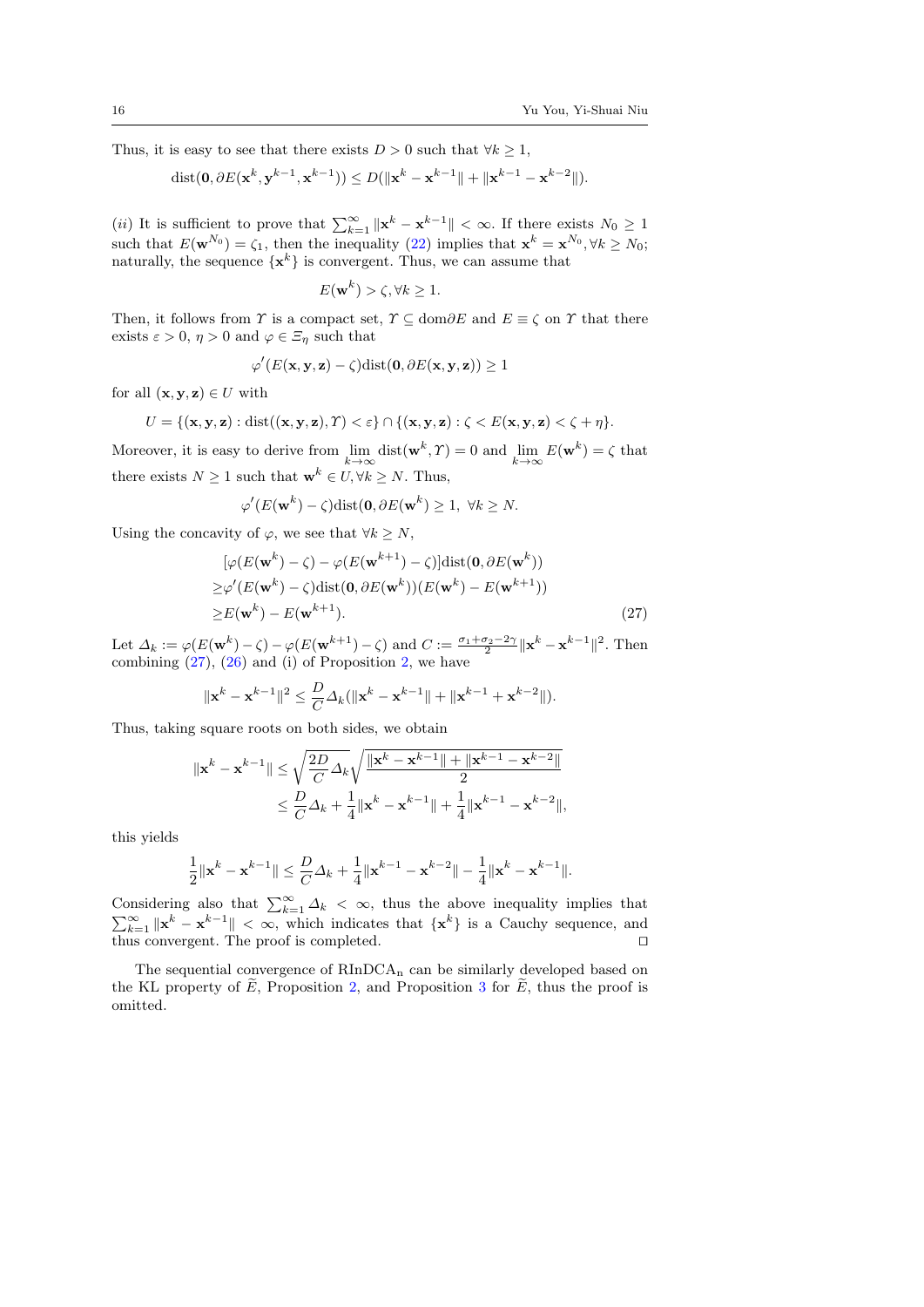### <span id="page-16-0"></span>6 Numerical results

In this part, we conduct numerical simulations on testing copositivity of matrices (constrained case) and image denoising problem (unconstrained case). All experiments are implemented in Matlab 2019a on a 64-bit PC with an Intel(R) Core(TM) i5-6200U CPU (2.30GHz) and 8GB of RAM.

#### 6.1 Checking copositivity of matrices

Recall that a symmetric matrix  $\mathbf{A} \in \mathbb{R}^{n \times n}$  is called copositive if  $\mathbf{x}^\top \mathbf{A} \mathbf{x} \geq 0$  for all  $x \geq 0$ , and called non-copositive otherwise. Consider the next formulation

<span id="page-16-2"></span><span id="page-16-1"></span>
$$
\min_{\mathbf{z}} \quad \frac{1}{2} \mathbf{x}^{\top} \mathbf{A} \mathbf{x}
$$
\n
$$
\text{s.t.} \quad \mathbf{x} \in \mathbb{R}_{+}^{n}.\tag{COPO}
$$

<span id="page-16-3"></span>Clearly, A is copositive if and only if the optimal value of problem [\(COPO\)](#page-16-1) is nonnegative, and problem [\(COPO\)](#page-16-1) is equivalent to the next DC program

$$
f(\mathbf{x}) = \underbrace{\frac{L}{2} ||\mathbf{x}||^2 + \delta_{\mathbb{R}_+^n}(\mathbf{x})}_{f_1(\mathbf{x})} - \underbrace{(\frac{L}{2} ||\mathbf{x}||^2 - \frac{1}{2}\mathbf{x}^\top \mathbf{A} \mathbf{x})}_{f_2(\mathbf{x})},
$$
 (DC<sub>copo</sub>)

where  $L \ge ||\mathbf{A}||$ . In [\[11\]](#page-22-13), DCA applied for the above DC decomposition is used to check the copositivity of A. For our experiments, the same instances of A as in [\[11\]](#page-22-13) will be used. A brief introduction about the instances is given as follows. Let  $\mathbf{E}_n \in \mathbb{R}^{n \times n}$  be the matrix with all entries being one. The matrix  $\mathbf{A}_{\text{cycle}} = (a_{ij}) \in$  $\mathbb{R}^{n \times n}$  is given component-wise by

$$
a_{ij} := \begin{cases} 1 & \text{if } |i - j| \in \{1, n - 1\}, \\ 0 & \text{otherwise.} \end{cases}
$$

It was known that the following matrix

$$
\mathbf{Q}_n^{\mu} := \mu(\mathbf{E}_n - \mathbf{A}_{\text{cycle}}) - \mathbf{E}_n \in \mathbb{R}^{n \times n}
$$

is copositive for  $\mu \geq 2$  and non-copositive for  $\mu < 2$ . When  $\mu = 2$ ,  $\mathbf{Q}_n^{\mu}$  is called Horn matrix, denoted as  $\mathbf{H}_n$ .

In order to apply DCA, InDCA<sub>e</sub>, and RInDCA<sub>e</sub> for [\(DC](#page-16-2)<sub>copo</sub>), we set  $L = ||\mathbf{A}||$ for DCA and  $L = ||\mathbf{A}|| + 1$  for InDCA<sub>e</sub> and RInDCA<sub>e</sub>. The inertial ranges of InDCA<sub>e</sub> and RInDCA<sub>e</sub> are [0, 1/2) and [0, ( $\|\mathbf{A}\|$ +2)/2), respectively. For InDCA<sub>e</sub>,  $\gamma = 0.499$  is set, while for RInDCA<sub>e</sub> we choose  $\gamma = 0.499(||\mathbf{A}|| + 2)$ . Moreover, the common initial point for all involved algorithms is randomly generated as follows: we first use the standard normal distribution to generate a point  $y \in \mathbb{R}^n$ , then we obtain the initial point  $\mathbf{x}^0 = (\mathbf{x}_j^0)$  by setting

$$
\mathbf{x}_j^0 = \frac{e^{\mathbf{y}_j}}{\sum_{j=1}^n e^{\mathbf{y}_j}}
$$

for  $j = 1, \dots, n$ . We report the number of iterations, the computational time, and the objective functions values. The bold values in Tables [1](#page-17-0) and [2](#page-17-1) highlight the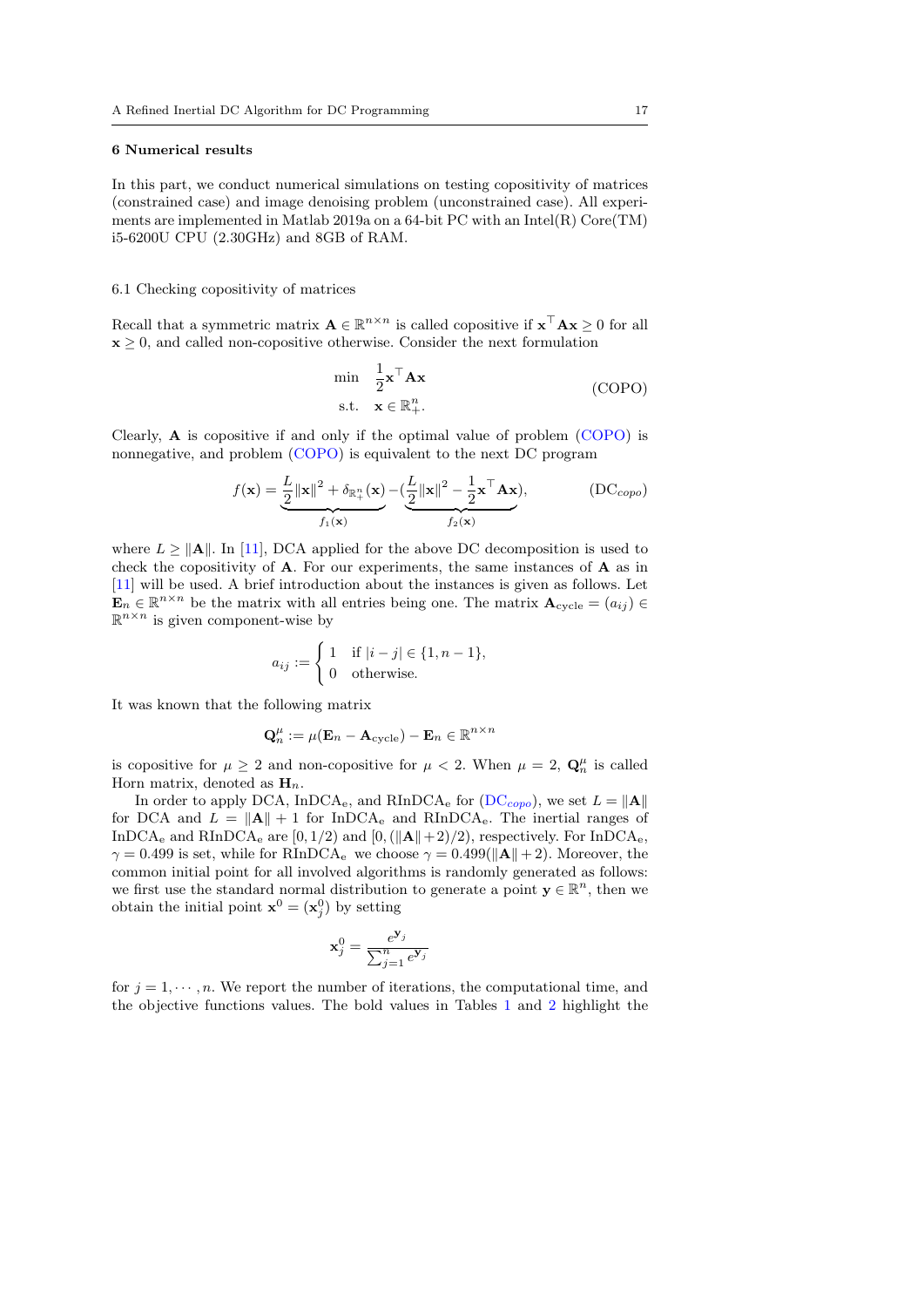<span id="page-17-0"></span>

| Size (n) | Algorithm           | It.  | Time    | Fval       |
|----------|---------------------|------|---------|------------|
|          | <b>DCA</b>          | 1963 | 0.0799  | 4.0483e-14 |
| 500      | In DCA <sub>e</sub> | 1965 | 0.0817  | 4.0470e-14 |
|          | RInDCA <sub>e</sub> | 1020 | 0.0399  | 9.6531e-15 |
|          | DCA                 | 2915 | 1.1634  | 1.6403e-13 |
| 1000     | In DCA <sub>e</sub> | 2916 | 1.1692  | 1.6449e-13 |
|          | RInDCA <sub>e</sub> | 1562 | 0.6276  | 3.9847e-14 |
|          | DCA.                | 4772 | 4.9034  | 3.7082e-13 |
| 1500     | In DCA <sub>e</sub> | 4773 | 4.9557  | 3.7170e-13 |
|          | RInDCA <sub>e</sub> | 2542 | 2.5938  | 9.1359e-14 |
|          | <b>DCA</b>          | 5829 | 10.8607 | 6.6003e-13 |
| 2000     | In DCA <sub>e</sub> | 5830 | 11.1934 | 6.6094e-13 |
|          | RInDCA <sub>e</sub> | 3129 | 6.0101  | 1.6295e-13 |

**Table 1** Performances of DCA,  $InDCA<sub>e</sub>$ , and  $RInDCA<sub>e</sub>$  for checking the copositivity of  $H<sub>n</sub>$ with  $n \in \{500, 1000, 1500, 2000\}$ 

best numerical results. The computational time presented is the average execution time (in seconds) over 10 runs.

First, we consider to check the copositivity of the Horn matrices. All algorithms are terminated when  $\|\mathbf{x}^k - \mathbf{x}^{k-1}\| < 10^{-9}$  $\|\mathbf{x}^k - \mathbf{x}^{k-1}\| < 10^{-9}$  $\|\mathbf{x}^k - \mathbf{x}^{k-1}\| < 10^{-9}$ . Table 1 describes the performances of DCA, InDCA<sub>e</sub>, and RInDCA<sub>e</sub> for checking the copositivity of  $H_n$  with  $n \in$ {500, 1000, 1500, 2000}. It is observed that DCA and InDCA<sup>e</sup> perform almost the same since the number of iterations of InDCA<sup>e</sup> is very close to that of DCA. We also observe that RInDCA<sub>e</sub> performs the best among the three algorithms, terminating with almost half of the number of iterations of DCA or InDCAe, and with the smallest objective function values. The reason why InDCA<sub>e</sub> loses the inertial-force effect may be that 0.499 is much smaller than  $0.499(||\mathbf{A}|| + 2)$  for the instance  $H_n$  when n is large.

Next, we check the non-copositivity of  $\mathbf{Q}_n^{\mu}$  ( $\mu = 1.9$ ). Here, the stopping criterion for the involved algorithms DCA, InDCA<sub>e</sub>, and RInDCA<sub>e</sub> is that  $f(\mathbf{x}^k) \leq$ −10−<sup>6</sup> . Once this condition is verified, then the non-copositivity of the involved matrix is determined. Table [2](#page-17-1) shows the performances of DCA, InDCAe, and RInDCA<sub>e</sub> for checking the copositivity of  $\mathbf{Q}_n^{\mu}$  ( $\mu = 1.9$ ) with  $n \in \{500, 1000, 1500, 2000\}$ . It is also observed that among the involved algorithms RInDCA<sup>e</sup> performs the best,

<span id="page-17-1"></span>

| Size(n) | Algorithm           | It.  | Time    | Fval          |
|---------|---------------------|------|---------|---------------|
|         | DCA                 | 430  | 0.0330  | $-9.9882e-07$ |
| 500     | In DCA <sub>e</sub> | 430  | 0.0359  | $-9.9139e-07$ |
|         | RInDCA <sub>e</sub> | 209  | 0.0169  | $-9.8189e-07$ |
|         | DCA                 | 824  | 0.5786  | $-9.9785e-07$ |
| 1000    | InDCA <sub>e</sub>  | 825  | 0.6014  | $-9.9907e-07$ |
|         | RInDCA <sub>e</sub> | 405  | 0.2991  | $-9.9934e-07$ |
|         | DCA                 | 2036 | 4.6078  | $-9.9965e-07$ |
| 1500    | In DCA <sub>e</sub> | 2037 | 4.6695  | $-9.9975e-07$ |
|         | RInDCA <sub>e</sub> | 1021 | 2.3593  | $-9.9985e-07$ |
|         | <b>DCA</b>          | 5094 | 14.8749 | $-9.9993e-07$ |
| 2000    | In DCA <sub>e</sub> | 5095 | 15.1039 | $-9.9987e-07$ |
|         | RInDCA <sub>e</sub> | 2559 | 7.7138  | $-9.9977e-07$ |

**Table 2** Performances of DCA, InDCA<sub>e</sub>, and RInDCA<sub>e</sub> for checking the copositivity of  $Q_n^{\mu}$  $(\mu = 1.9)$  with  $n \in \{500, 1000, 1500, 2000\}$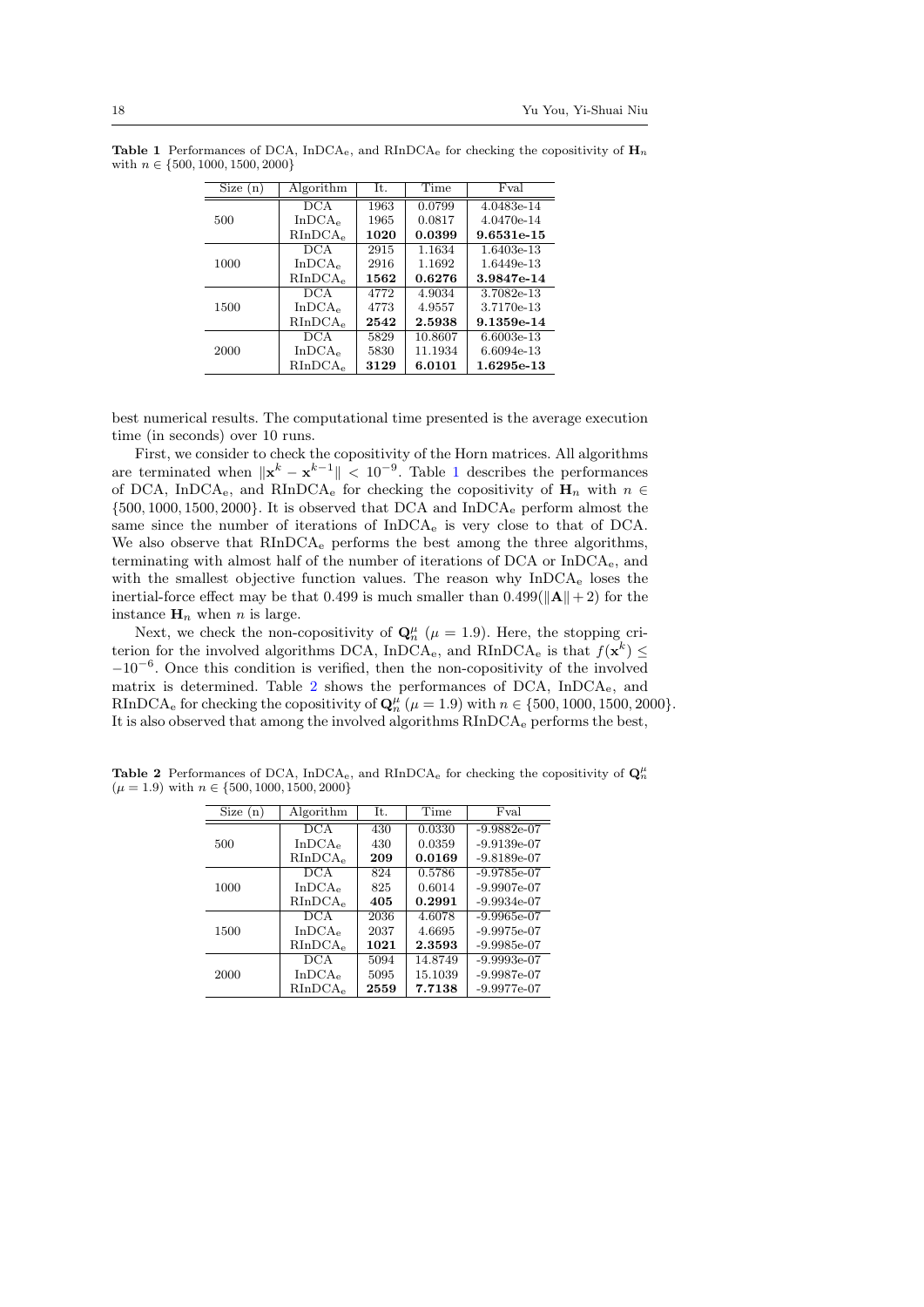hitting the stopping criterion  $f(\mathbf{x}^k) \leq -10^{-6}$  with about half of the number of iterations as well as the time of DCA or InDCAe. The behavior of the algorithms for checking the noncopositivity almost coincides with the previous experiment.

The above experiments show that the effect of heavy-ball inertial-force may be lost if the strong convexity of the first DC component is not considered.

### 6.2 Image denoising problem

Consider a gray-scale image of  $m \times n$  pixels and with entries in [0, 1], where 0 represents pure black and 1 represents pure white. The original image  $\mathbf{X} \in \mathbb{R}^{m \times n}$ is assumed to be corrupted with a noise B. Then, we obtain the observed image  $\mathbf{X} = \mathbf{X} + \mathbf{B}$ , which is known to us. We aim to recover the original image X by solving the next problem

$$
\min\{\frac{\mu}{2} \|\mathbf{X} - \widetilde{\mathbf{X}}\|_F^2 + \text{TV}_{\phi}(\mathbf{X}) : \mathbf{X} \in \mathbb{R}^{m \times n}\},\tag{28}
$$

where  $\mu > 0$  is a trade-off constant;  $\widetilde{\mathbf{X}}$  is the observed image;  $\|\cdot\|_F$  represents the Frobenius norm;  $\phi:\mathbb{R}_+\to\mathbb{R}$  is a concave function and  $\mathrm{TV}_\phi$  is defined as:

$$
\mathrm{TV}_{\phi}(\mathbf{X}) = \sum_{i,j} \phi(\|\nabla \mathbf{X}_{i,j}\|)
$$

with

$$
\|\nabla \mathbf{X}_{i,j}\| = \begin{cases} |\mathbf{X}_{i,j} - \mathbf{X}_{i,j+1}| & i = m, j \neq n, \\ |\mathbf{X}_{i,j} - \mathbf{X}_{i+1,j}| & i \neq m, j = n, \\ 0 & i = m, j = n, \\ \sqrt{(\mathbf{X}_{i,j} - \mathbf{X}_{i+1,j})^2 + (\mathbf{X}_{i,j} - \mathbf{X}_{i,j+1})^2} & \text{otherwise.} \end{cases}
$$

When  $\phi \equiv 1$ , we denote TV as TV<sub> $\phi$ </sub>. The model [\(28\)](#page-16-3) with  $\phi \equiv 1$  is convex. In [\[25\]](#page-23-15), it has shown that the convex model ( $\phi \equiv 1$ ) is not effective to preserve edges in the restoration process of piecewise-constant images than the model [\(28\)](#page-16-3) with  $\phi$ being concave, such as the  $\phi$  described in Table [3.](#page-19-0) Moreover it has also shown how to derive the DC decomposition for  $TV_{\phi}$ . Concretely,  $TV_{\phi}(\mathbf{X})$  has the following DC decomposition

$$
TV_{\phi}(\mathbf{X}) = TV(\mathbf{X}) - (TV(\mathbf{X}) - TV_{\phi}(\mathbf{X})).
$$

Then, we get from [\(28\)](#page-16-3) the next two equivalent DC programs

<span id="page-18-0"></span>
$$
\min\{\underbrace{\frac{\mu}{2} \|\mathbf{X} - \widetilde{\mathbf{X}}\|_{F}^{2} + \text{TV}(\mathbf{X})}_{f_{1}(\mathbf{X})} - \underbrace{(\text{TV}(\mathbf{X}) - \text{TV}_{\phi}(\mathbf{X}))}_{f_{2}(\mathbf{X})} : \mathbf{X} \in \mathbb{R}^{m \times n}\},\tag{29}
$$

and

<span id="page-18-1"></span>
$$
\min \{\underbrace{\frac{\mu+\rho}{2} \|\mathbf{X}-\widetilde{\mathbf{X}}\|_F^2 + \text{TV}(\mathbf{X})}_{\widetilde{f_1}(\mathbf{X})} - \big(\underbrace{\frac{\rho}{2} \|\mathbf{X}-\widetilde{\mathbf{X}}\|_F^2 + \text{TV}(\mathbf{X}) - \text{TV}_{\phi}(\mathbf{X})}_{\widetilde{f_2}(\mathbf{X})}\big)\},\tag{30}
$$

where  $\rho > 0$ .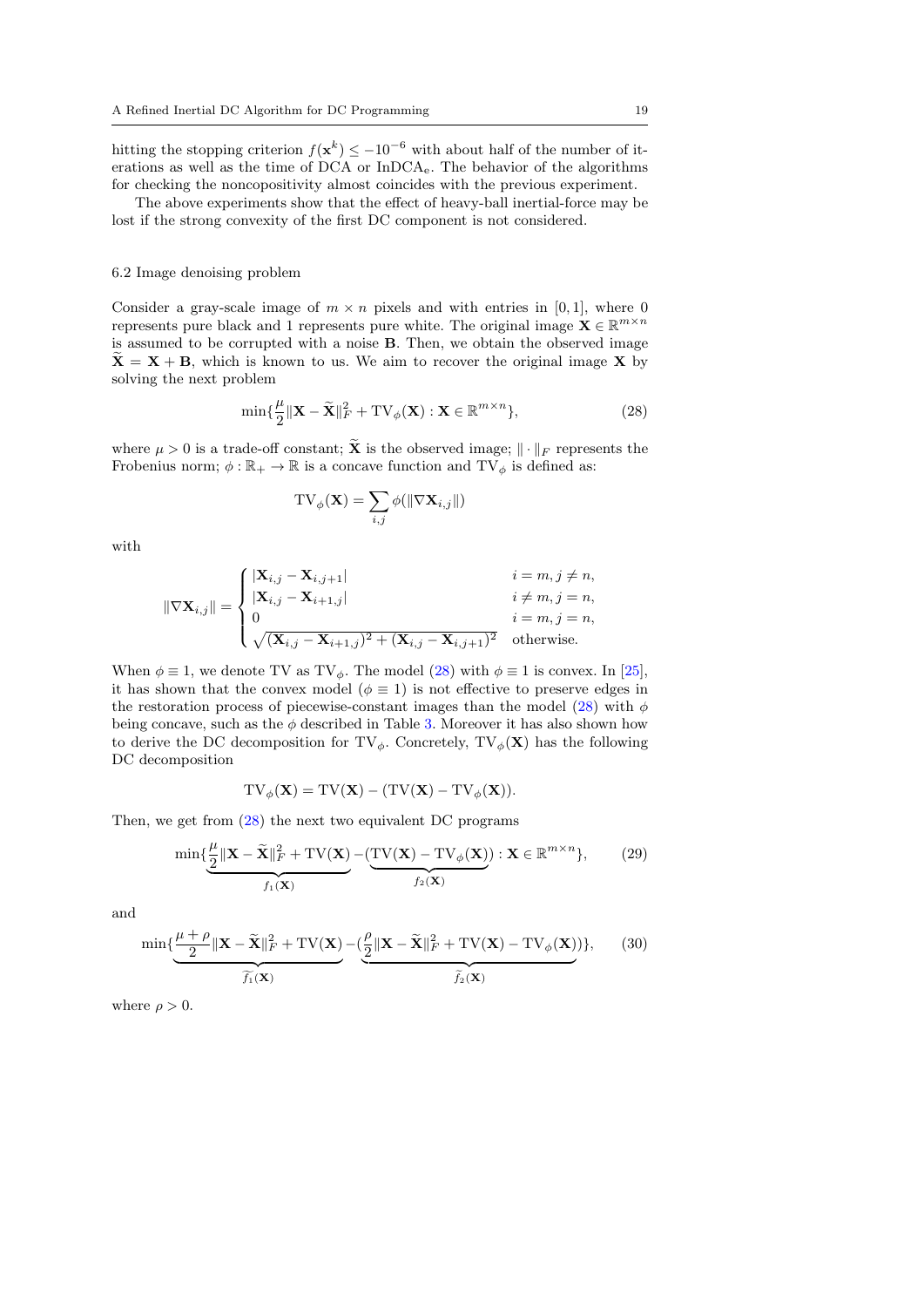<span id="page-19-0"></span>

|                             | $\varphi_{\log}$                                      | $\varphi_{\rm rat}$                         | $\varphi_{\rm atan}$                                             | $\varphi_{\rm exp}$                             |
|-----------------------------|-------------------------------------------------------|---------------------------------------------|------------------------------------------------------------------|-------------------------------------------------|
| $\phi_a(r)$<br>$\phi_a'(r)$ | $\log(1+ar)$<br>$\boldsymbol{a}$<br>$\overline{1+ar}$ | $\frac{1+ar}{2}$<br>$(1+a\overline{r/2})^2$ | $atan((1+ar)/\sqrt{3})-\pi/6$<br>$a\sqrt{3}/4$<br>$a^2r^2+2ar+4$ | $1-\exp(-ar)$<br>$\boldsymbol{a}$<br>$\exp(ar)$ |

**Table 3** Some examples of concave function  $\phi_a : \mathbb{R}_+ \to \mathbb{R}$  parameterized by  $a > 0$ 

We will compare DCA, InDCAe, RInDCAe, and ADCA [\[31\]](#page-23-16) (a DCA based algorithm using the Nesterov's extrapolation). Note that DCA and ADCA are applied for  $(29)$ , while InDCA<sub>e</sub> and RInDCA<sub>e</sub> are applied for  $(30)$ . All of the involved algorithms require solving the convex subproblems in form of

$$
\min\{\frac{t}{2}\|\mathbf{X}-\mathbf{Z}\|_F^2+\mathrm{TV}(\mathbf{X}): \mathbf{X}\in\mathbb{R}^{m\times n}\},
$$

where  $\widetilde{t} > 0$  and  $\mathbf{Z} \in \mathbb{R}^{m \times n}$ , which can be efficiently solved by the fast gradient projection (FGP) method proposed in [\[8\]](#page-22-14).

We use the gray-scale image checkerboard.png  $(200 \times 200 \text{ pixels})$  for our experiments. White noise with variance 0.1 is added to the image to produce the observed image  $\hat{\mathbf{X}}$  in both [\(29\)](#page-18-0) and [\(30\)](#page-18-1). Here, we use the same method as described in [\[25\]](#page-23-15) to generate the corrupted image. The original image and the corrupted image are shown in Fig. [2.](#page-19-1) To measure the quality of reconstruction images, we use the peak signal-to-noise ratio (PSNR) and the structural similarity (SSIM) index (see [\[18\]](#page-23-22)). In general, the larger PSNR means the better restoration, while the closer to 1 of SSIM indicates the better reconstruction quality. For all the involved algorithms, the observed images  $\tilde{\mathbf{X}}$  are set as the common initial point, whose convex subproblems are all solved by FGP with the stopping condition that the distance between two consecutive iterates is smaller than  $10^{-4}$ . It is also worth noting that for problems [\(29\)](#page-18-0) and [\(30\)](#page-18-1), another DCA based method with Nesterov's extrapolation developed in [\[36\]](#page-23-17) reduces to DCA.



<span id="page-19-1"></span>(a) Original image (b) Corrupted image

Fig. 2 Original and corrupted images

We test DCA and ADCA for  $(29)$ , InDCA<sub>e</sub> and RInDCA<sub>e</sub> for  $(30)$ . The parameter  $\mu$  for both [\(29\)](#page-18-0) and [\(30\)](#page-18-1) ranges from 0.8 to 1.6, and we set  $\phi = \phi_{rat}$  with  $a = 6$ ,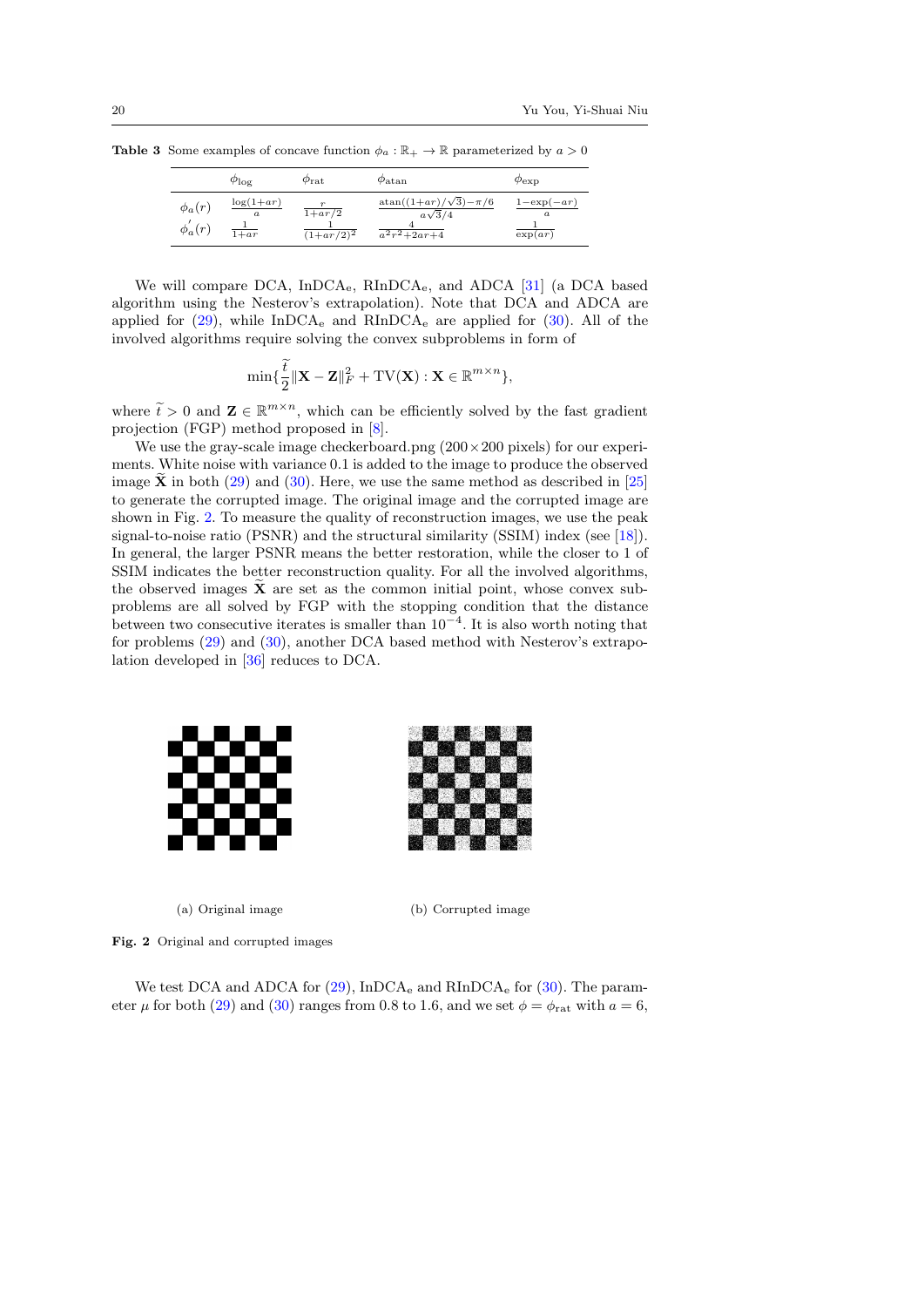moreover, the parameter  $\rho$  in [\(30\)](#page-18-1) is fixed as 1. The inertial step-size  $\gamma$  in InDCA<sub>e</sub> is set as  $0.5 \times \rho \times 99\% = 0.495$ , and in RInDCA<sub>e</sub> as  $0.5 \times (\mu + 2\rho) \times 99\% = 0.495\mu + 0.99$ . Besides, the parameter  $q$  in ADCA is set as 3. In Table [4,](#page-21-0) we present in detail the best objective values  $f_{\text{best}}$  within 100 iterations and the corresponding values of PSNR and SSIM. The trends of the objective function values together with the values of PSNR and SSIM when  $\mu = 1.2$  with respect to running time (average on 10 runs) are plotted in Fig [3.](#page-20-0) Moreover, the recovered images within 100 iterations are demonstrated in Fig  $4$ . Here, we observes that  $RInDCA<sub>e</sub>$  always obtains the lowest objective function values, and almost always the best PSNR and SSIM. The benefit of enlarged inertial step-size is indicated by comparing  $InDCA<sub>e</sub>$ and RInDCAe. Moreover, we also observe that ADCA performs better than DCA and InDCAe. Finally, by comparing DCA and InDCAe, we observe that adding a strong convexity term to the original DC program [\(29\)](#page-18-0) degrades the effectiveness of DCA-based algorithm, which can not be offset by the benefit of inertial-force.

As a conclusion, for the image denoising problem, our method  $RInDCA<sub>e</sub>$  is a promising approach, which outperforms the other tested algorithms.



<span id="page-20-0"></span>Fig. 3 The trends of the objective function values together with PSNR and SSIM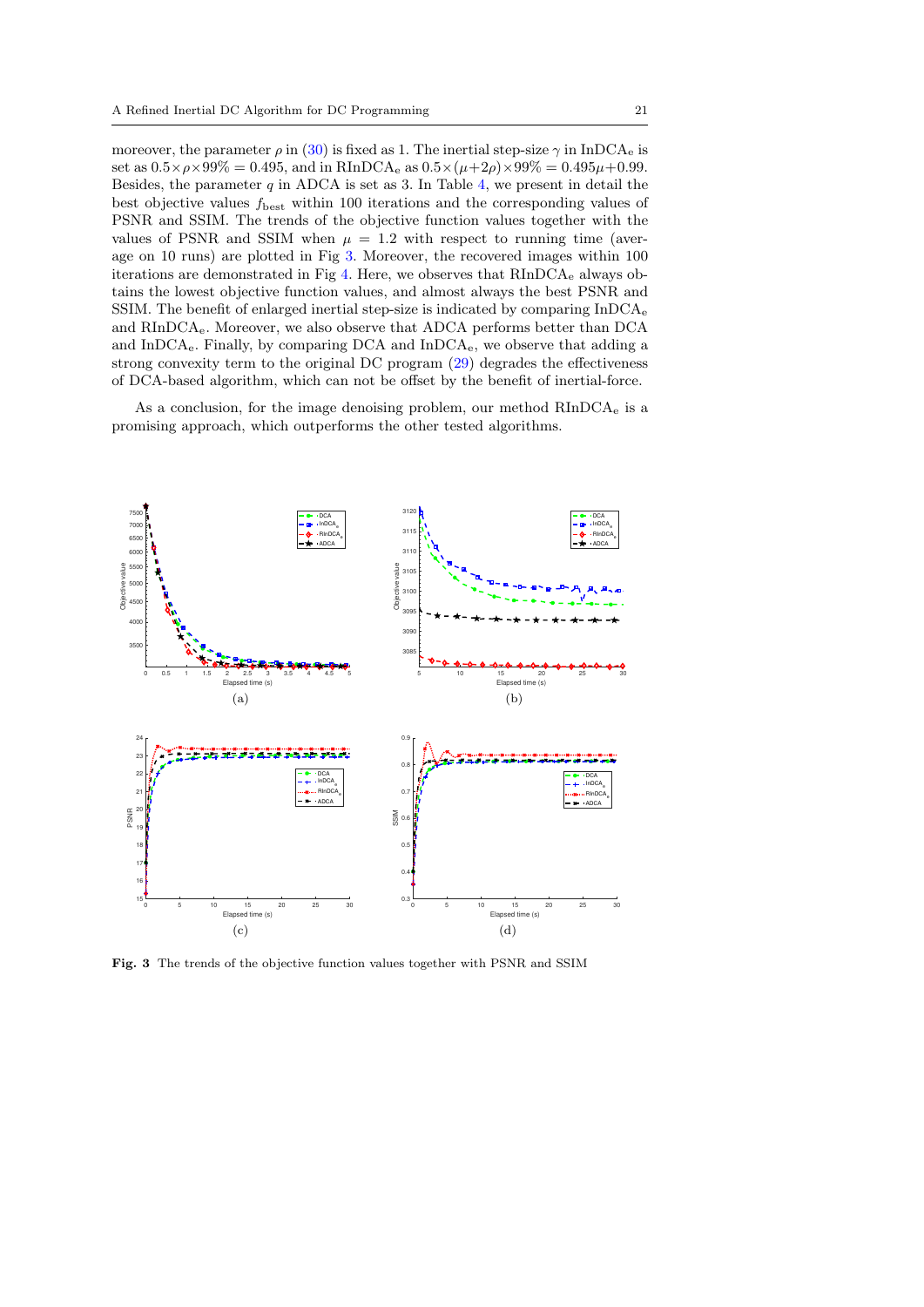<span id="page-21-0"></span>

| Algorithm                 | $\mu$ | $f_{\rm best}$   | <b>PSNR</b> | <b>SSIM</b> |
|---------------------------|-------|------------------|-------------|-------------|
| $\overline{DCA}$          |       | $2.2920e + 03$   | 24.2319     | 0.8268      |
| In DCA <sub>e</sub>       | 0.8   | $2.2937e+03$     | 24.2902     | 0.8269      |
| RInDCA <sub>e</sub>       |       | $2.2896 \in +03$ | 24.4612     | 0.8324      |
| <b>ADCA</b>               |       | $2.2909e + 03$   | 24.4654     | 0.8272      |
| $\overline{\mathrm{DCA}}$ |       | $2.4923e + 03$   | 24.1899     | 0.8324      |
| In DCA <sub>e</sub>       | 0.9   | $2.4937e + 03$   | 24.1308     | 0.8307      |
| RInDCA <sub>e</sub>       |       | $2.4876e+03$     | 24.3191     | 0.8363      |
| <b>ADCA</b>               |       | $2.4907e + 03$   | 24.2289     | 0.8344      |
| $\overline{\mathrm{DCA}}$ |       | $2.6944e + 03$   | 23.8179     | 0.8265      |
| In DCA <sub>e</sub>       | 1.0   | $2.6974e + 03$   | 23.7593     | 0.8262      |
| RInDCA <sub>e</sub>       |       | $2.6854e + 03$   | 24.1334     | 0.8390      |
| <b>ADCA</b>               |       | $2.6914e + 03$   | 23.9806     | 0.8308      |
| $\overline{DCA}$          |       | $2.8987e + 03$   | 23.3509     | 0.8202      |
| In DCA <sub>e</sub>       | 1.1   | $2.9017e + 03$   | 23.2949     | 0.8171      |
| RInDCA <sub>e</sub>       |       | $2.8839e+03$     | 23.7590     | 0.8433      |
| <b>ADCA</b>               |       | $2.8937e+03$     | 23.4928     | 0.8272      |
| $\overline{\mathrm{DCA}}$ |       | $3.0961e + 03$   | 23.0492     | 0.8114      |
| In DCA <sub>e</sub>       | 1.2   | $3.0971e + 03$   | 22.9270     | 0.8114      |
| RInDCA <sub>e</sub>       |       | $3.0811e + 03$   | 23.3767     | 0.8353      |
| <b>ADCA</b>               |       | $3.0927e + 03$   | 23.1191     | 0.8166      |
| $\overline{DCA}$          |       | $3.2964e + 03$   | 22.4314     | 0.7942      |
| InDCA <sub>e</sub>        | 1.3   | $3.2997e + 03$   | 22.4193     | 0.7933      |
| RInDCA <sub>e</sub>       |       | $3.2745e + 03$   | 23.0360     | 0.8279      |
| <b>ADCA</b>               |       | $3.2908e + 03$   | 22.5914     | 0.8030      |
| DCA                       |       | $3.4935e + 03$   | 21.9890     | 0.7723      |
| In DCA <sub>e</sub>       | 1.4   | $3.4967e + 03$   | 21.9640     | 0.7700      |
| RInDCA <sub>e</sub>       |       | $3.4688e + 03$   | 22.5424     | 0.8127      |
| <b>ADCA</b>               |       | $3.4876e + 03$   | 22.0525     | 0.7797      |
| $\overline{DCA}$          |       | $3.6881e + 03$   | 21.5175     | 0.7517      |
| In DCA <sub>e</sub>       | 1.5   | $3.6907e + 03$   | 21.5080     | 0.7487      |
| RInDCA <sub>e</sub>       |       | $3.6584e + 03$   | 22.1562     | 0.8004      |
| ADCA                      |       | $3.6817e + 03$   | 21.5928     | 0.7569      |
| $\overline{DCA}$          |       | $3.8768e + 03$   | 21.1589     | 0.7272      |
| In DCA <sub>e</sub>       | 1.6   | $3.8791e + 03$   | 21.1393     | 0.7240      |
| RInDCA <sub>e</sub>       |       | $3.8478e + 03$   | 21.6137     | 0.7752      |
| <b>ADCA</b>               |       | $3.8704e + 03$   | 21.2309     | 0.7357      |

Table 4 Restoration of the corrupted checkerboard image

(Bold values for the best numerical results)



<span id="page-21-1"></span>Fig. 4 Image reconstructions where  $a, b, c, d$  is respectively the resulting image by DCA, InDCAe, RInDCAe, and ADCA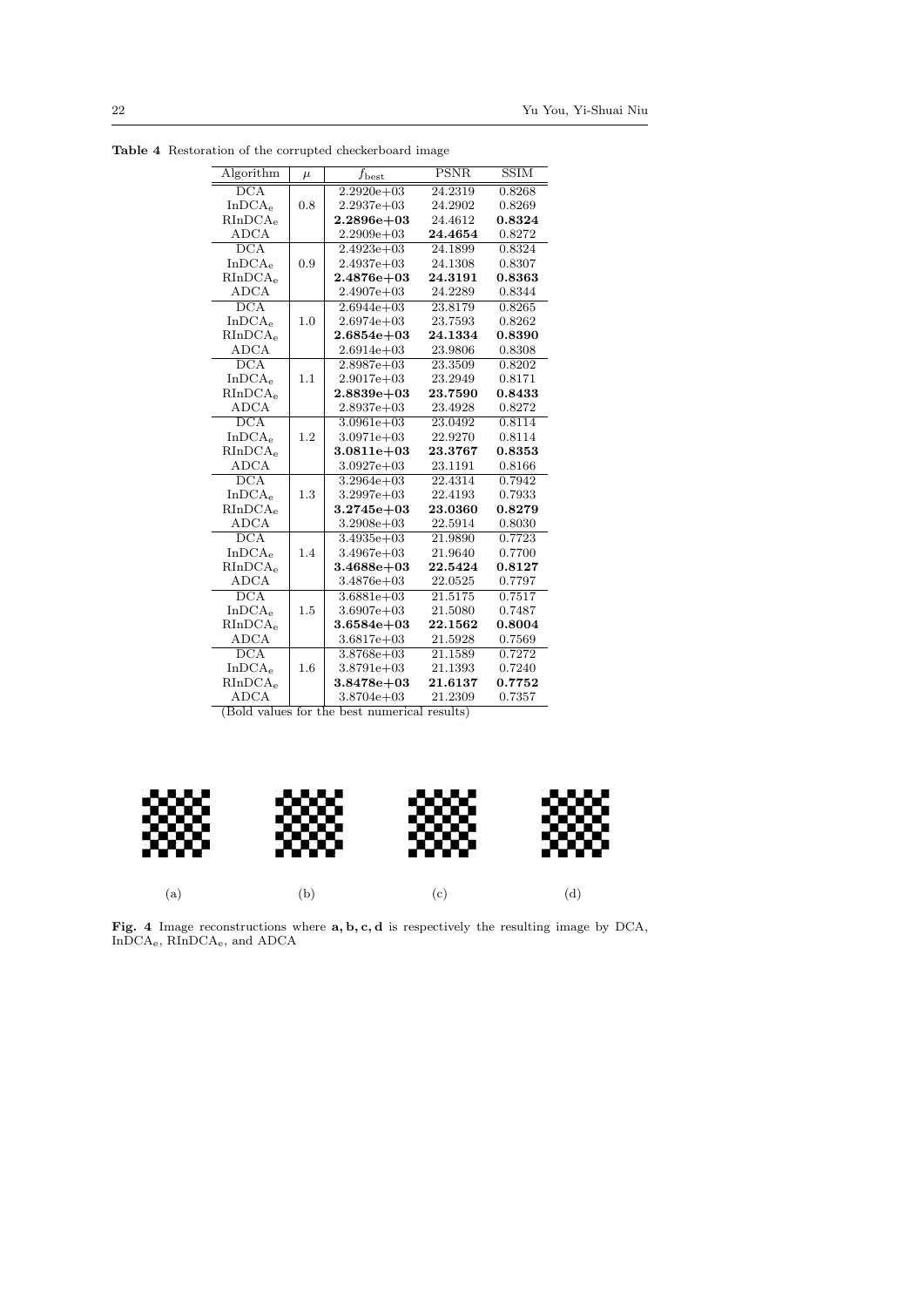### 7 Conclusion and perspective

In this paper, based on the inertial DC algorithm [\[25\]](#page-23-15) for DC programming, we propose a refined version with larger inertial step-size, for which we prove the subsequential convergence and the sequential convergence by further assuming the KL property. Numerical simulations on checking copositivity of matrices and image denoising problem show the good performance of our proposed methods and the benefit of larger step-size.

About the future works, the numerical test on  $\rm RInDCA_n$  will be investigated. We may also introduce non-heavy-ball and non-Nesterov acceleration to DC programming. Furthermore, the inertial-force procedure will be extended to the partial DC programming  $[27]$  in which the objective function  $f$  depends on two variables **x** and **y** where  $f(\mathbf{x},.)$  and  $f(., \mathbf{y})$  are both DC functions.

Acknowledgements This work is supported by the National Natural Science Foundation of China (Grant 11601327). We thank the anonymous referees for their valuable remarks.

### References

- <span id="page-22-7"></span>1. Adly, S., Attouch, H., Le, H.M.: First order inertial optimization algorithms with threshold effects associated with dry friction. hal:03284220 (2021)
- <span id="page-22-6"></span>2. Artacho, F.J.A., Campoy, R., Vuong, P.T.: The boosted dc algorithm for linearly constrained dc programming. arXiv:1908.01138 (2019)
- <span id="page-22-4"></span>3. Artacho, F.J.A., Fleming, R.M., Vuong, P.T.: Accelerating the dc algorithm for smooth functions. Mathematical Programming 169(1), 95–118 (2018)
- <span id="page-22-5"></span>4. Artacho, F.J.A., Vuong, P.T.: The boosted dc algorithm for nonsmooth functions. SIAM J. Optim. 30(1), 980–1006 (2020)
- <span id="page-22-9"></span>5. Attouch, H., Bolte, J.: On the convergence of the proximal algorithm for nonsmooth functions involving analytic features. Mathematical Programming 116(1), 5–16 (2009)
- <span id="page-22-10"></span>6. Attouch, H., Bolte, J., Svaiter, B.F.: Convergence of descent methods for semi-algebraic and tame problems: proximal algorithms, forward–backward splitting, and regularized gauss–seidel methods. Mathematical Programming 137(1), 91–129 (2013)
- <span id="page-22-12"></span>7. Beck, A.: First-order methods in optimization. SIAM (2017)
- <span id="page-22-14"></span>8. Beck, A., Teboulle, M.: Fast gradient-based algorithms for constrained total variation image denoising and deblurring problems. IEEE transactions on image processing 18(11), 2419–2434 (2009)
- <span id="page-22-8"></span>9. Bolte, J., Daniilidis, A., Lewis, A.: The lojasiewicz inequality for nonsmooth subanalytic functions with applications to subgradient dynamical systems. SIAM Journal on Optimization 17(4), 1205–1223 (2007)
- <span id="page-22-11"></span>10. Bolte, J., Sabach, S., Teboulle, M.: Proximal alternating linearized minimization for nonconvex and nonsmooth problems. Mathematical Programming 146(1), 459–494 (2014)
- <span id="page-22-13"></span>11. Dür, M., Hiriart-Urruty, J.B.: Testing copositivity with the help of difference-of-convex optimization. Math. Program. 140(1, Ser. B), 31–43 (2013)
- <span id="page-22-0"></span>12. Hiriart-Urruty, J.B.: Generalized differentiability/duality and optimization for problems dealing with differences of convex functions. In: Convexity and duality in optimization, pp. 37–70. Springer (1985)
- <span id="page-22-3"></span>13. Joki, K., Bagirov, A.M., Karmitsa, N., Mäkelä, M.M.: A proximal bundle method for nonsmooth dc optimization utilizing nonconvex cutting planes. Journal of Global Optimization 68(3), 501–535 (2017)
- <span id="page-22-1"></span>14. Le Thi, H.A., Pham, D.T.: The dc (difference of convex functions) programming and dca revisited with dc models of real world nonconvex optimization problems. Annals of operations research 133(1-4), 23–46 (2005)
- <span id="page-22-2"></span>15. Le Thi, H.A., Pham, D.T.: Dc programming and dca: thirty years of developments. Mathematical Programming 169(1), 5–68 (2018)